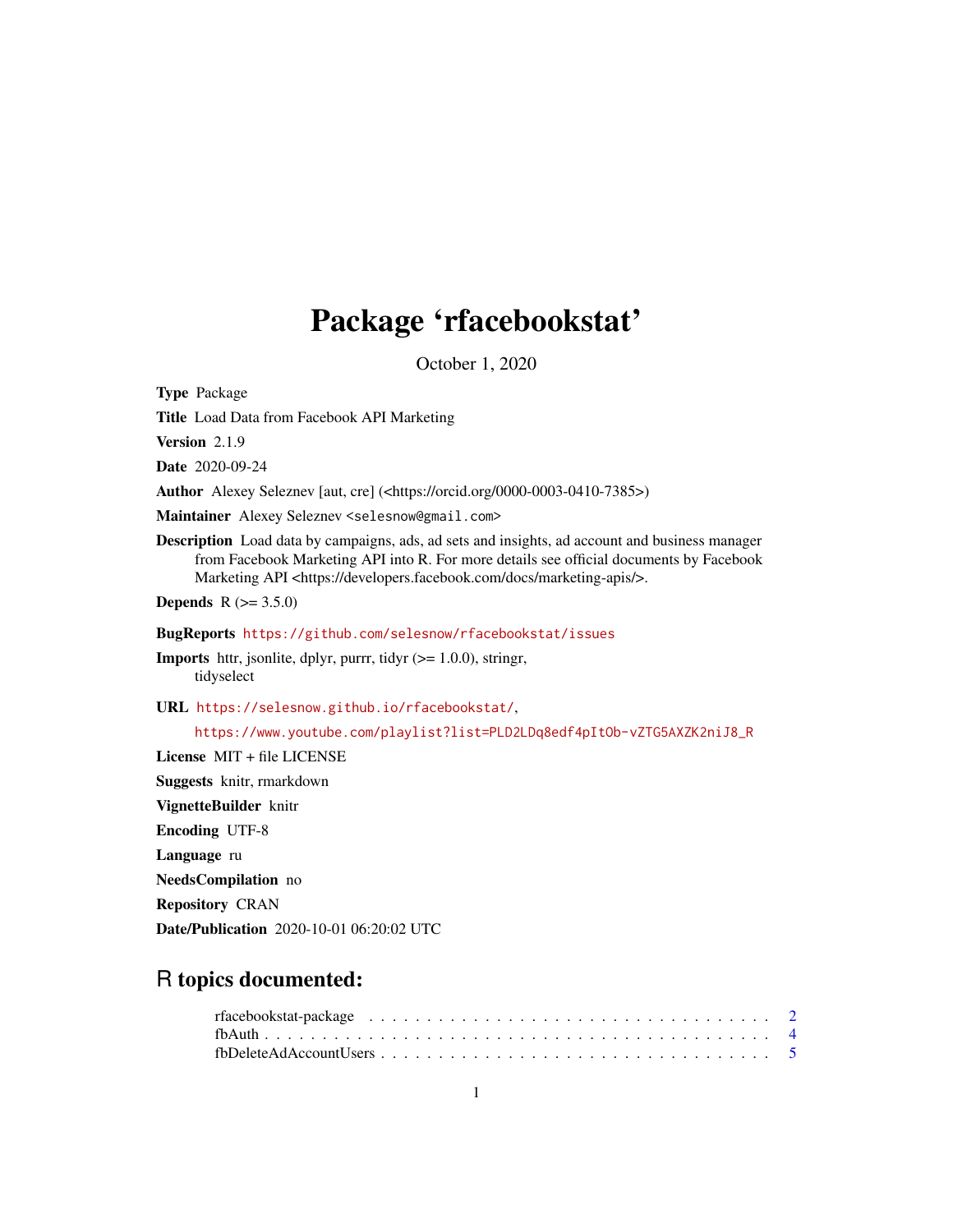<span id="page-1-0"></span>

| Index | 33 |
|-------|----|

rfacebookstat-package *Load Data from Facebook API Marketing*

## Description

Load data by campaigns, ads, ad sets and insights, ad account and business manager from Facebook Marketing API into R. For more details see official documents by Facebook Marketing API <https://developers.facebook.com/docs/marketing-apis/>.

## Details

The DESCRIPTION file:

| Package:       | rfacebookstat                                                                                                                                           |
|----------------|---------------------------------------------------------------------------------------------------------------------------------------------------------|
| Type:          | Package                                                                                                                                                 |
| Title:         | Load Data from Facebook API Marketing                                                                                                                   |
| Version:       | 2.1.9                                                                                                                                                   |
| Date:          | 2020-09-24                                                                                                                                              |
| Authors $@R$ : | $c(\text{person}(\text{given} = "Alexey", \text{family} = "Seleznev", \text{role} = c("aut", "cre"), \text{email} = "selesnow @ \text{gmail.com", cc})$ |
| Author:        | Alexey Seleznev [aut, cre] ( <https: 0000-0003-0410-7385="" orcid.org="">)</https:>                                                                     |
| Maintainer:    | Alexey Seleznev <selesnow@gmail.com></selesnow@gmail.com>                                                                                               |
| Description:   | Load data by campaigns, ads, ad sets and insights, ad account and business manager from Facebook Marke                                                  |
| Depends:       | $R$ ( $> = 3.5.0$ )                                                                                                                                     |
| BugReports:    | https://github.com/selesnow/rfacebookstat/issues                                                                                                        |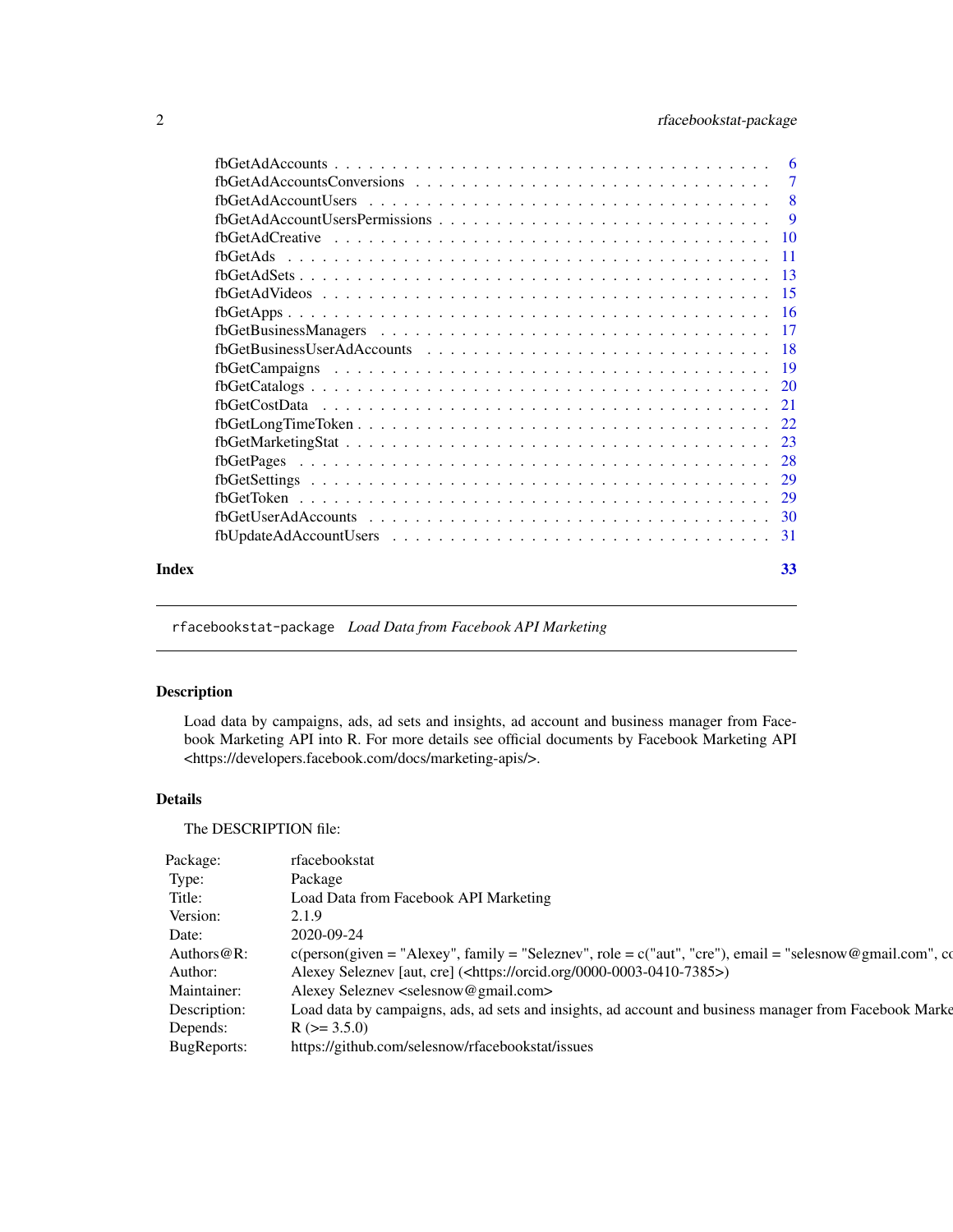## rfacebookstat-package 3

| Imports:                      | httr, jsonlite, dplyr, purrr, tidyr $(>= 1.0.0)$ , stringr, tidyselect                                                        |
|-------------------------------|-------------------------------------------------------------------------------------------------------------------------------|
| URL:<br>License:              | https://selesnow.github.io/rfacebookstat/, https://www.youtube.com/playlist?list=PLD2LDq8edf4pItOb-vZ<br>$MIT + file LICENSE$ |
|                               |                                                                                                                               |
| Suggests:                     | knitr, rmarkdown<br>knitr                                                                                                     |
| VignetteBuilder:<br>Encoding: | UTF-8                                                                                                                         |
|                               |                                                                                                                               |
| Language:                     | ru                                                                                                                            |
|                               |                                                                                                                               |
| Index of help topics:         |                                                                                                                               |
| fbAuth                        | Authorization in Facebook.                                                                                                    |
| fbDeleteAdAccountUsers        |                                                                                                                               |
|                               | Delete users from ad accounts.                                                                                                |
| fbGetAdAccountUsers           | Get User List From Account                                                                                                    |
|                               | fbGetAdAccountUsersPermissions                                                                                                |
|                               | Get ad account user list with him permissions.                                                                                |
| fbGetAdAccounts               | Get avable ad account list.                                                                                                   |
| fbGetAdAccountsConversions    |                                                                                                                               |
|                               | Get list of custom conversion from ad accounts.                                                                               |
| fbGetAdCreative               | Get creative list from facebook marketing API                                                                                 |
| fbGetAdSets                   | Get creative list from facebook marketing API                                                                                 |
| fbGetAdVideos                 | Get videos list from ad accounts                                                                                              |
| fbGetAds                      | Get ads list from facebook marketing API                                                                                      |
| fbGetApps                     | Get all the apps under a project                                                                                              |
| fbGetBusinessManagers         | Get avable business Managers.                                                                                                 |
| fbGetBusinessUserAdAccounts   |                                                                                                                               |
|                               | Get a list of accounts for a business manager                                                                                 |
| fbGetCampaigns                | user<br>Get campaign list from facebook marketing API                                                                         |
| fbGetCatalogs                 | Get catalogs                                                                                                                  |
| fbGetCostData                 | Get facebook ads cost data.                                                                                                   |
| fbGetLongTimeToken            | Get API facebook long time token.                                                                                             |
| fbGetMarketingStat            | Get statistic by ad accounts.                                                                                                 |
| fbGetPages                    | Get pages list                                                                                                                |
| fbGetSettings                 | Get settings.                                                                                                                 |
| fbGetToken                    | Get API facebook token.                                                                                                       |
| fbGetUserAdAccounts           | User's ad account list.                                                                                                       |
| fbUpdateAdAccountUsers        |                                                                                                                               |
|                               | Add users and update permission list.                                                                                         |
| rfacebookstat-package         | Load Data from Facebook API Marketing                                                                                         |

## Author(s)

Alexey Seleznev [aut, cre] (<https://orcid.org/0000-0003-0410-7385>)

Maintainer: Alexey Seleznev <selesnow@gmail.com>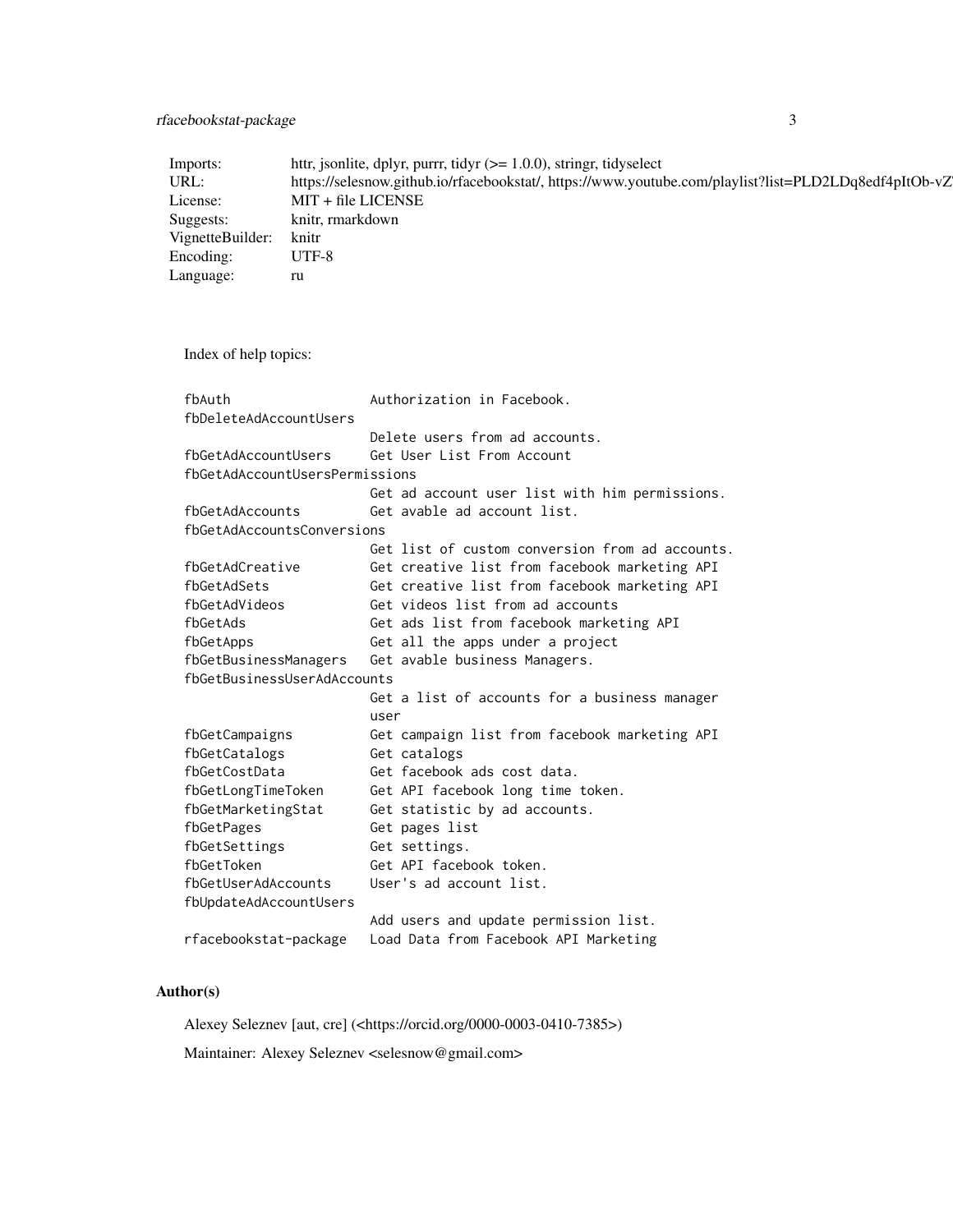## See Also

See oficial documantation: rfacebookstat package - https://selesnow.github.io/rfacebookstat/ Facebook API Marketing - https://developers.facebook.com/docs/marketing-apis/

## Examples

```
## Not run:
library(rfacebookstat)
# Auth
token <- fbGetToken(app_id = 00000000000000)
# Get statistic
CampStat <- fbGetMarketingStat(accounts_id = "act_0000000000",
level = "campaign", fields = "campaign_name,impressions,clicks",
breakdowns = "age", sorting = "unique_impressions_descending",
filtering = "[{'field':'age','operator':'IN','value':['18-24','25-34']}]",
date_start = "2016-10-01", date_stop = "2016-10-10",
access_token = token)
```

```
## End(Not run)
```
fbAuth *Authorization in Facebook.*

#### Description

Wrapper for fbGetToken() and fbGetLongtimeToken().

#### Usage

```
fbAuth(username = getOption("rfacebookstat.username"),
      app_id = getOption("rfacebookstat.app_id"),
      app_secret = getOption("rfacebookstat.app_secret"),
      token_path = fbTokenPath(),
    reakh = FALSE,
      skip_option = FALSE)
```
#### Arguments

| username    | your username on Facebook                      |
|-------------|------------------------------------------------|
| app_id      | <b>ID</b> of Facebook App                      |
| app_secret  | Secret of Facebook App                         |
| token_path  | path to dir with credentials                   |
| reauth      | boolean, do reauthorization                    |
| skip_option | logical, skip access token from options or not |

<span id="page-3-0"></span>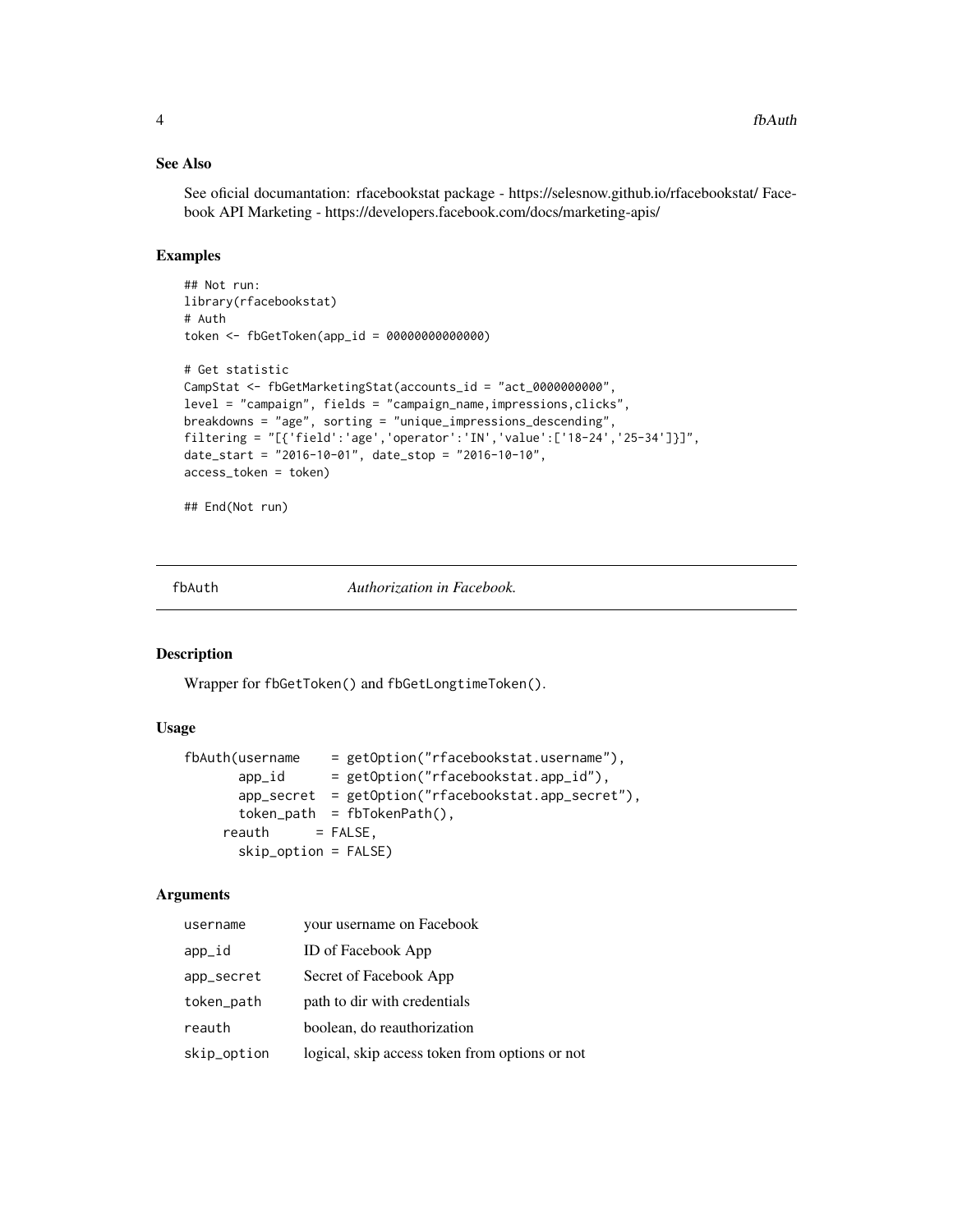## <span id="page-4-0"></span>Value

API token object

## Author(s)

Alexey Seleznev

## Examples

## Not run: fbAuth()

## End(Not run)

fbDeleteAdAccountUsers

*Delete users from ad accounts.*

## Description

fbDeleteAdAccountUsers is method for remove users access from ad accounts.

#### Usage

```
fbDeleteAdAccountUsers(
   user\_ids = NULL,accounts_id = getOption("rfacebookstat.accounts_id"),
api_version = getOption("rfacebookstat.api_version"),
username = getOption("rfacebookstat.username"),
   token\_path = fibTokenPath(),
access_token = getOption("rfacebookstat.access_token"))
```
## Arguments

| accounts_id  | vector with ID of your ad account, for example c("act_00001","act_00002"). |
|--------------|----------------------------------------------------------------------------|
| access_token | Your facebook API token.                                                   |
| user_ids     | vector with users ids who need remove from ad account.                     |
| username     | your username on Facebook                                                  |
| token_path   | path to dir with credentials                                               |
| api_version  | Current Facebook API version.                                              |

#### Details

ads\_management permission is required. You need 'Administrator' access to the ad account to remove users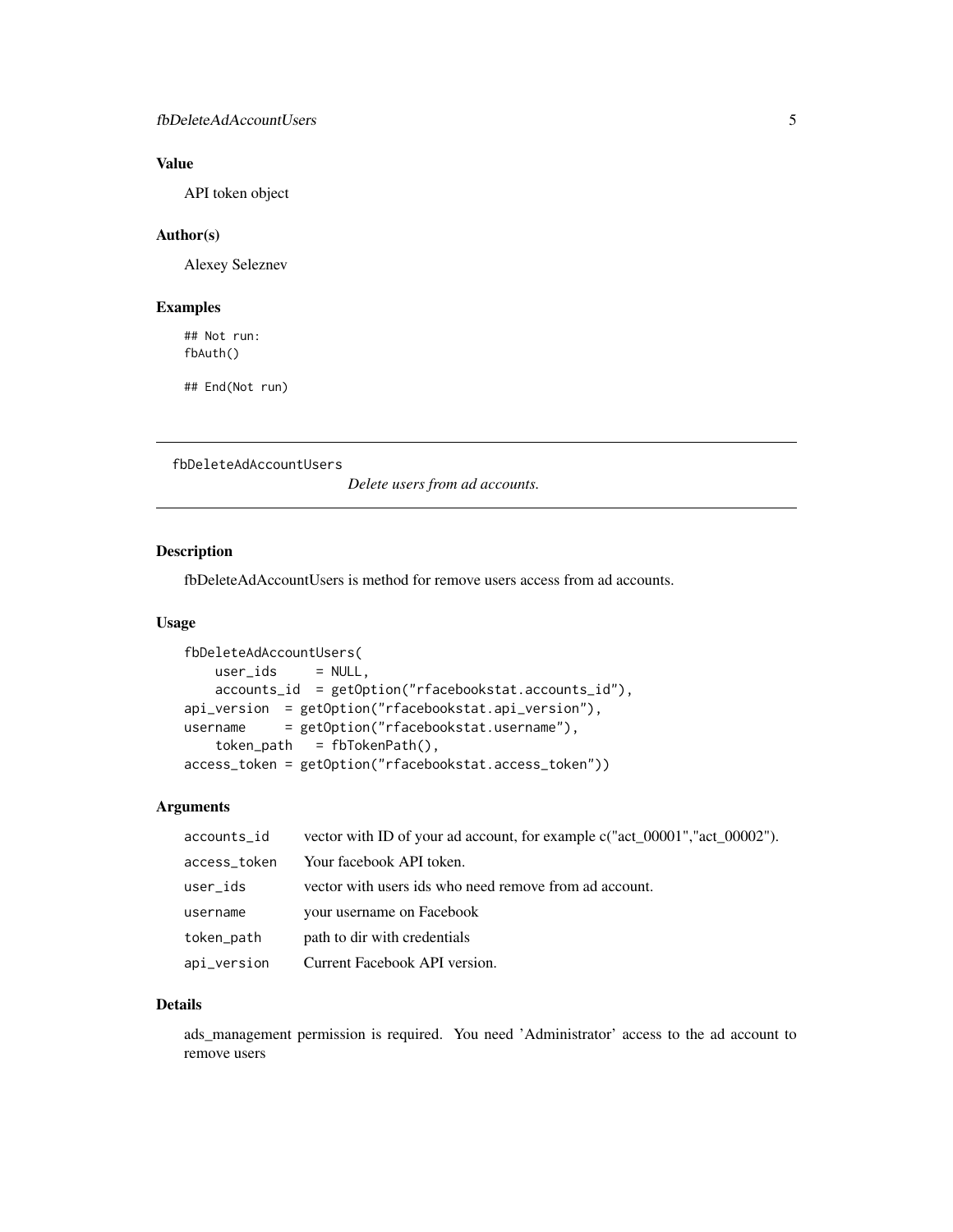#### <span id="page-5-0"></span>Author(s)

Alexey Seleznev

#### Examples

```
## Not run:
#Attach package
library(rfacebookstat)
#Get token, where 0000000000000 is id of your app in facebook
tk <- fbAuth(0000000000000)
#Remove user with id 001 and 002 from accounts act_0001 and act_0002
fbDeleteAdAccountUsers(user_ids = c(001,002),
                       accounts_id = c("act_0001","act_0002"),
                       api\_version = "v2.12",access_token = "abcdef123456" )
```
## End(Not run)

fbGetAdAccounts *Get avable ad account list.*

## Description

fbGetAdAccounts get data frame with avable in your bussines manager ad account list in R.

#### Usage

```
fbGetAdAccounts(source_id = getOption("rfacebookstat.business_id"),
               api_version = getOption("rfacebookstat.api_version"),
               username = getOption("rfacebookstat.username"),
               token_path = fbTokenPath(),
access_token = getOption("rfacebookstat.access_token"))
```
#### Arguments

| source_id    | Your business manager or project ID. |
|--------------|--------------------------------------|
| access_token | Your facebook API token.             |
| username     | your username on Facebook            |
| token_path   | path to dir with credentials         |
| api_version  | Current Facebook API version.        |

## Value

Data frame with ad account list.

#### Author(s)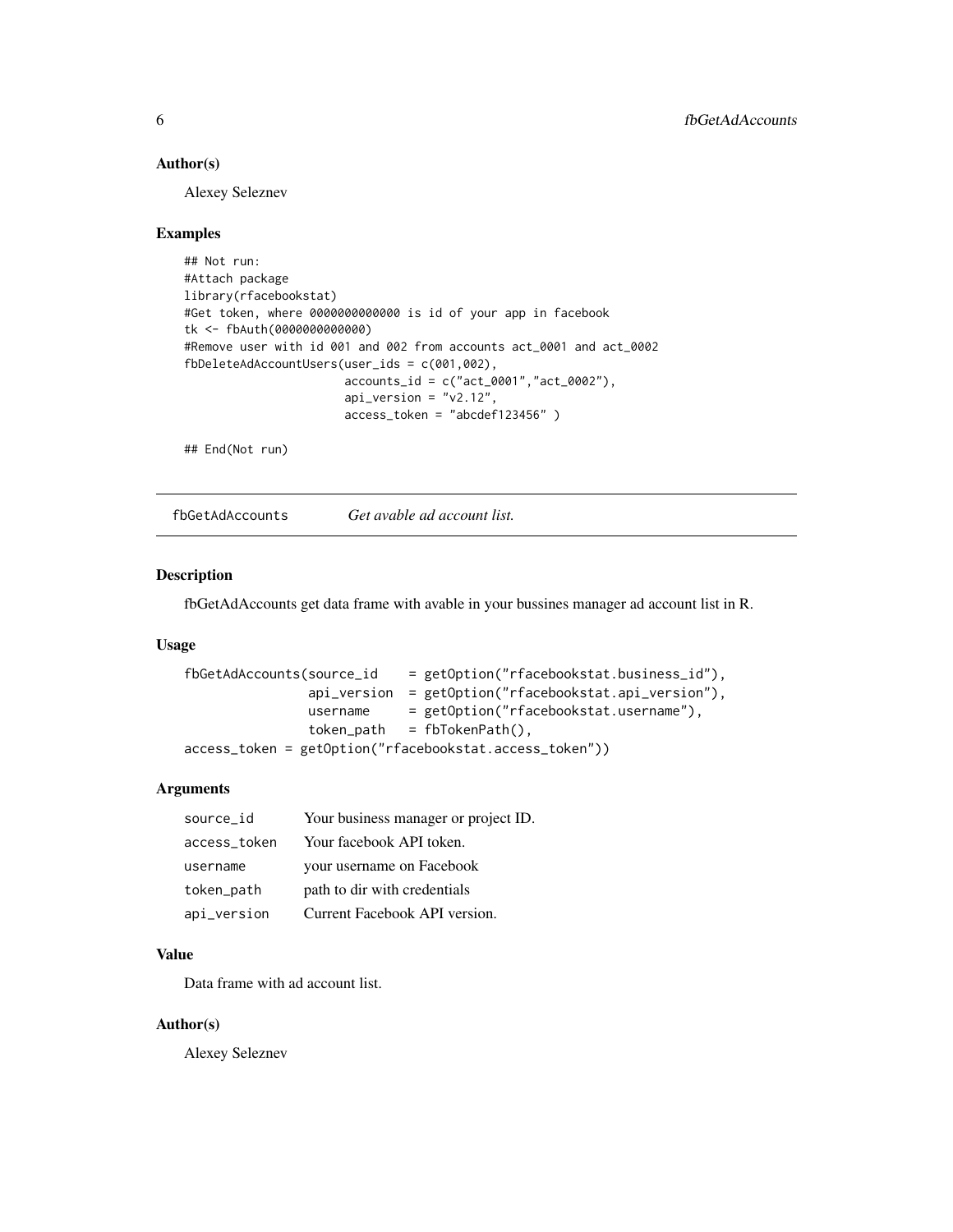## <span id="page-6-0"></span>fbGetAdAccountsConversions 7

## Examples

```
## Not run:
fbAccounts <- fbGetAdAccounts(source_id = "xxxxxxxxxxxxx",
                              api_version = "v2.10",
 access_token = "xxxxxxxx")
```
## End(Not run)

fbGetAdAccountsConversions

*Get list of custom conversion from ad accounts.*

## Description

Custom conversions on Facebook allows you to optimize and track actions without having to add anything to your Facebook pixel base code. They also allow you to optimize for and track actions that are different from the 9 standard events that come with the Facebook pixel.

## Usage

```
fbGetAdAccountsConversions(
  accounts_id = getOption("rfacebookstat.accounts_id"),
  api_version = getOption("rfacebookstat.api_version"),
  username = getOption("rfacebookstat.username"),
  token_path = fbTokenPath(),
  access_token = getOption("rfacebookstat.access_token"))
```
## Arguments

| accounts_id  |                               |
|--------------|-------------------------------|
| access_token | Your facebook API token.      |
| username     | your username on Facebook     |
| token_path   | path to dir with credentials  |
| api_version  | Current Facebook API version. |

#### Value

Data frame with custom conversion list.

#### Author(s)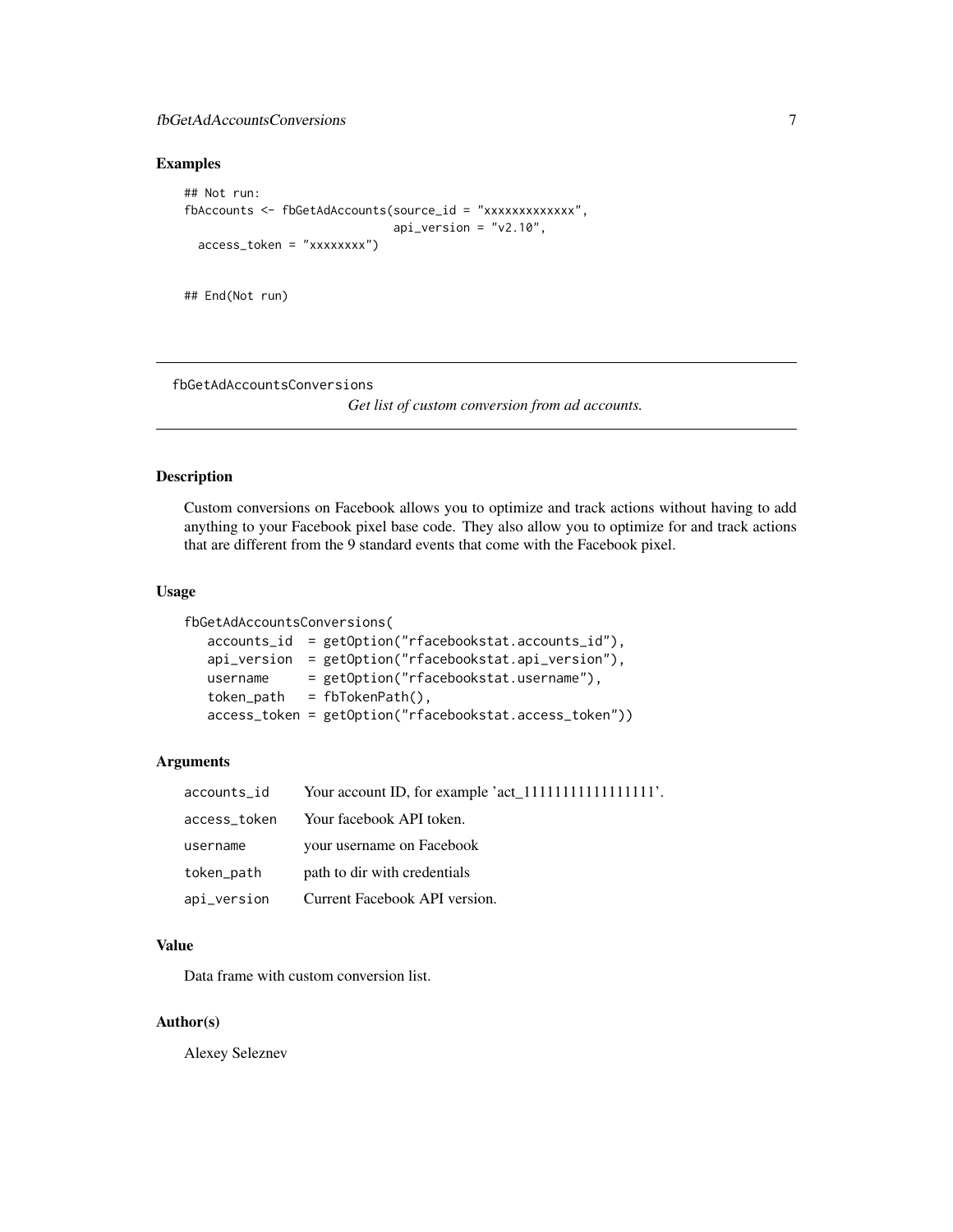## Examples

```
## Not run:
conversions <- fbGetAdAccountsConversions()
```
## End(Not run)

fbGetAdAccountUsers *Get User List From Account*

## Description

fbGetAdAccountUsers get data frame with adaccounts user list in R.

## Usage

```
fbGetAdAccountUsers(
    accounts_id = getOption("rfacebookstat.accounts_id"),
business_id = getOption("rfacebookstat.business_id"),
   api_version = getOption("rfacebookstat.api_version"),
console_type = "progressbar",
username = getOption("rfacebookstat.username"),
token_path = fbTokenPath(),
access_token = getOption("rfacebookstat.access_token"))
```
#### Arguments

| accounts_id  | vector with ID of your ad account, for example c("act_00001","act_00002"). |
|--------------|----------------------------------------------------------------------------|
| business_id  | ID by your Business Manager                                                |
| access_token | Your facebook API token.                                                   |
| console_type | Console output type, "progressbar" or "message"                            |
| username     | your username on Facebook                                                  |
| token_path   | path to dir with credentials                                               |
| api_version  | Current Facebook API version.                                              |

#### Value

Data frame with ad account list.

#### Author(s)

<span id="page-7-0"></span>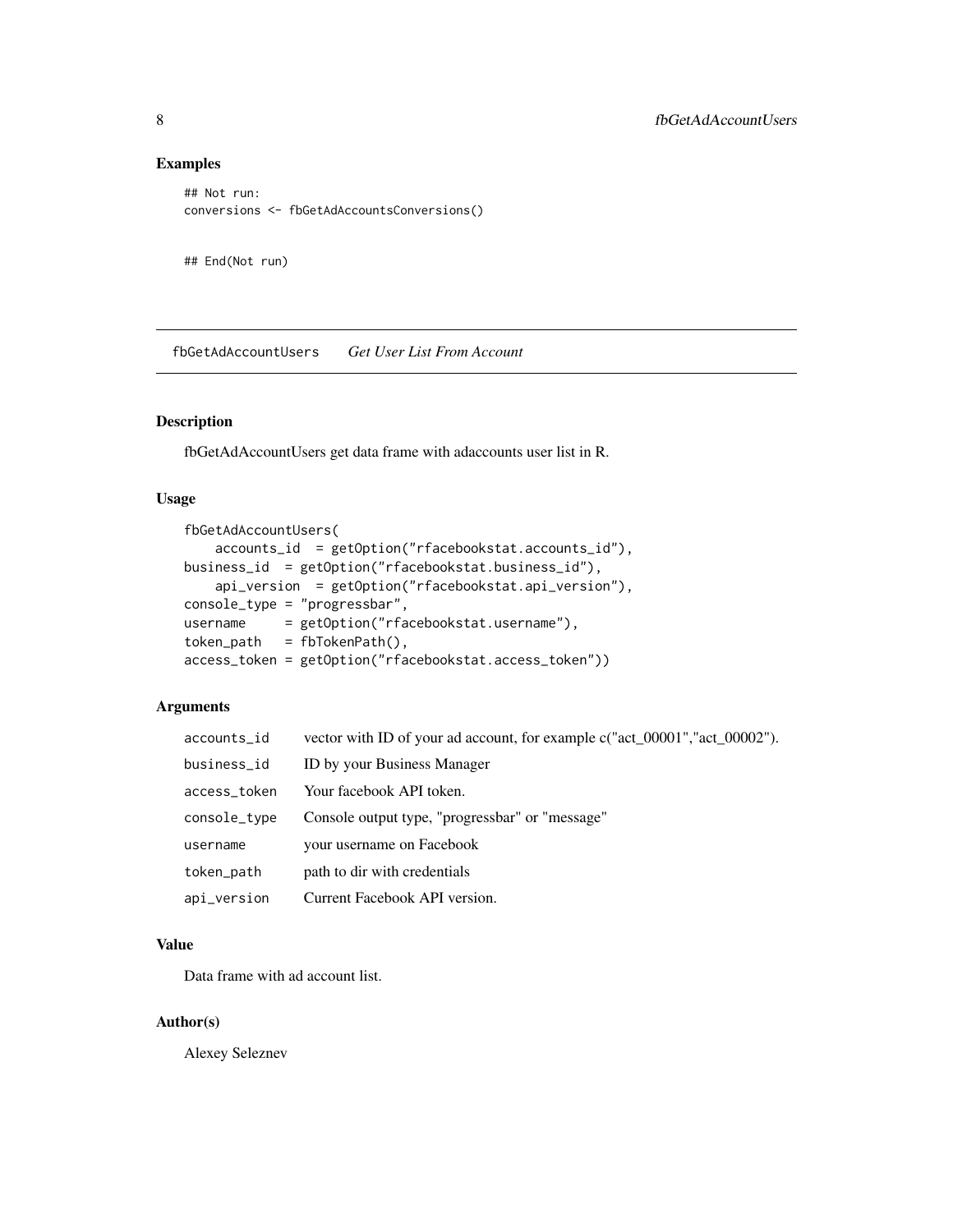## <span id="page-8-0"></span>fbGetAdAccountUsersPermissions 9

## Examples

```
## Not run:
accountUsers <- fbGetAdAccountUsers(accounts_id = c("act_00001","act_00002"),
                                    bussiness_id = 1111111,
                                    access_token = "xxxxxxxxxxxxxxxxxxxxxxxxxxxxx")
```
## End(Not run)

fbGetAdAccountUsersPermissions

*Get ad account user list with him permissions.*

## Description

fbGetAdAccountUsersPermissions get ad account user list with him permissions. in R.

#### Usage

```
fbGetAdAccountUsersPermissions(
   accounts_id = getOption("rfacebookstat.accounts_id"),
api_version = getOption("rfacebookstat.api_version"),
console_type = "progressbar",
username = getOption("rfacebookstat.username"),
token_path = fbTokenPath(),
access_token = getOption("rfacebookstat.access_token"))
```
#### Arguments

| accounts_id  | vector with ID of your ad account, for example c("act_00001","act_00002"). |
|--------------|----------------------------------------------------------------------------|
| access_token | Your facebook API token.                                                   |
| console_type | Console output type.                                                       |
| username     | your username on Facebook                                                  |
| token_path   | path to dir with credentials                                               |
| api_version  | Current Facebook API version.                                              |

#### Value

Data frame with ad account user permissions list.

#### Author(s)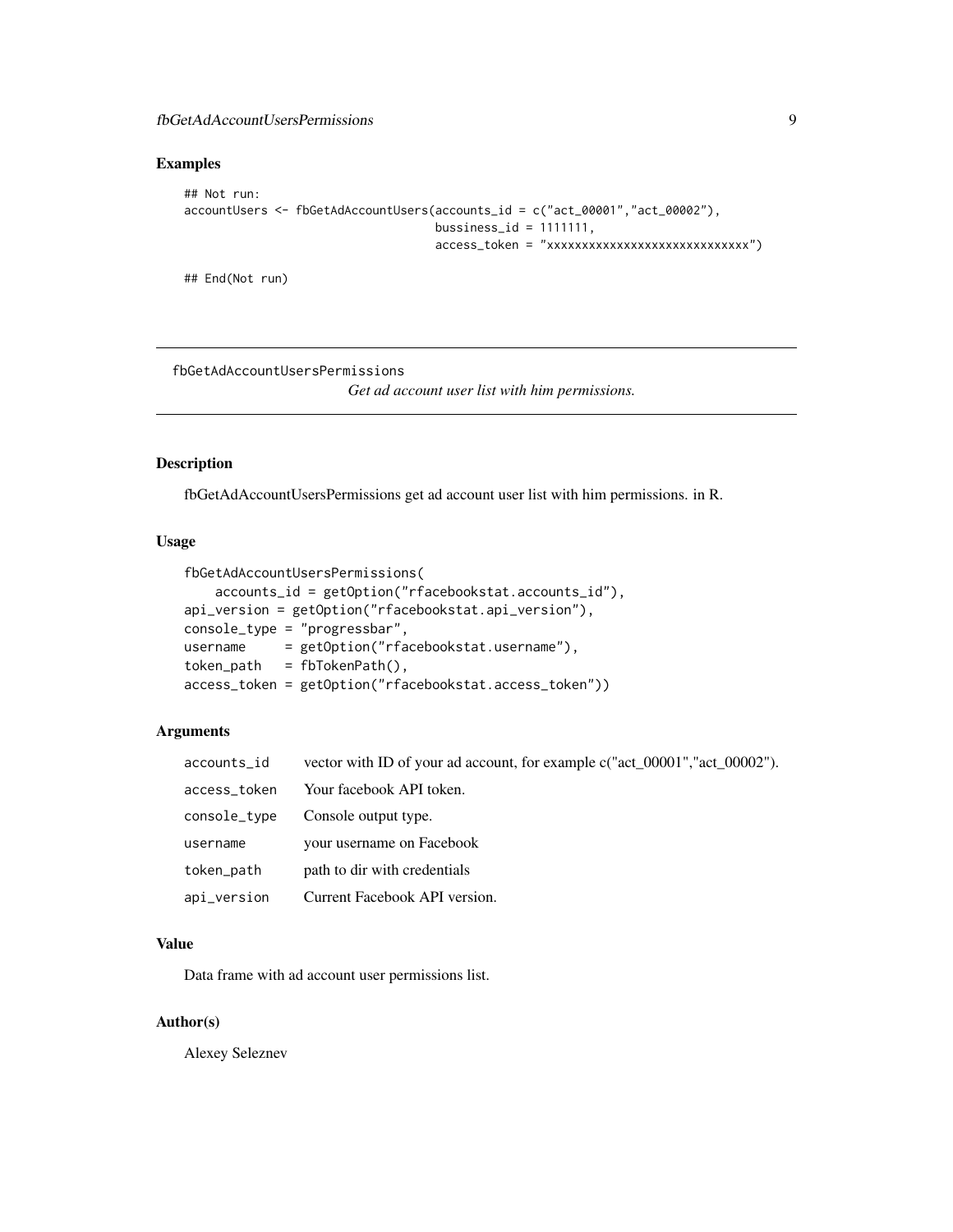## Examples

```
## Not run:
UP <- fbGetAdAccountUsersPermissions(accounts_id = c("act_00001","act_00002"),
                                     api\_version = "v2.10",access_token = "xxxxxx")
```
## End(Not run)

fbGetAdCreative *Get creative list from facebook marketing API*

## Description

Get ads creatives list with parameters from facebook marketing API. Format which provides layout and contains content for the ad.

#### Usage

```
fbGetAdCreative(
       accounts_id = getOption("rfacebookstat.accounts_id"),
       filtering = NULL,
       api_version = getOption("rfacebookstat.api_version"),
username = getOption("rfacebookstat.username"),
      token\_path = fibTokenPath(),
access_token = getOption("rfacebookstat.access_token"))
```
## Arguments

| accounts_id  |                               |
|--------------|-------------------------------|
| filtering    | filter creatives              |
| api_version  | Current Facebook API version. |
| username     | your username on Facebook     |
| token_path   | path to dir with credentials  |
| access_token | Your facebook API token.      |

## Value

Data frame with ads list.

| $1.$ id     | The ID of this creative.                                                                                                                                                 |
|-------------|--------------------------------------------------------------------------------------------------------------------------------------------------------------------------|
| 2. name     | The name of the creative in the creative library.                                                                                                                        |
| 3. status   | The status of this creative.                                                                                                                                             |
| 4. url_tags | A set of query string parameters which will replace or be appended to urls<br>clicked from page post ads, message of the post, and canvas app install creatives<br>only. |

<span id="page-9-0"></span>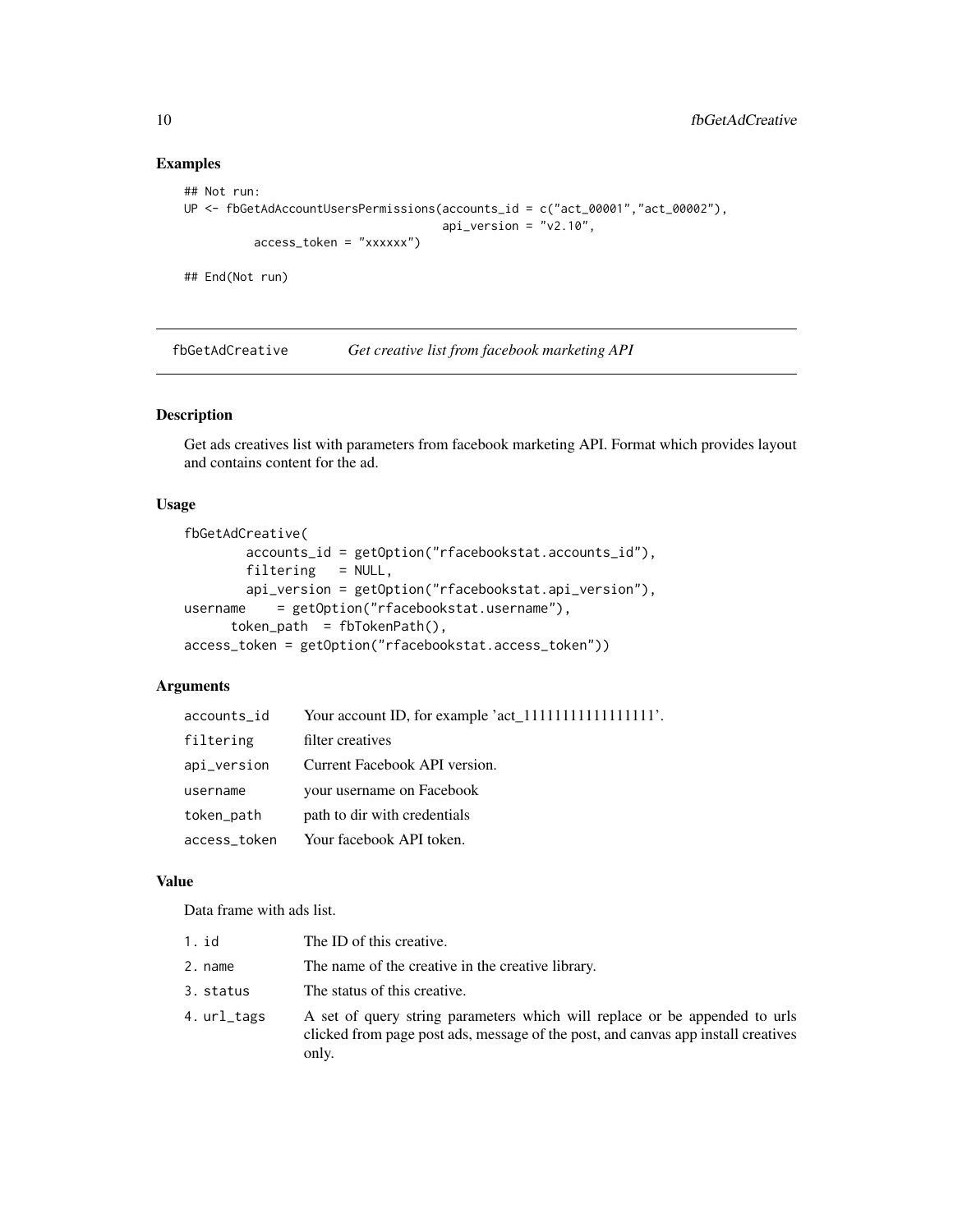#### <span id="page-10-0"></span>fbGetAds 11

| ID of a Facebook page. An unpublished page post will be created on this page. |
|-------------------------------------------------------------------------------|
|                                                                               |
|                                                                               |
|                                                                               |
|                                                                               |
|                                                                               |
|                                                                               |
|                                                                               |
|                                                                               |

#### Author(s)

Alexey Seleznev

#### Examples

```
## Not run:
library(rfacebookstat)
fb_token <- fbGetToken(app_id = 0000000)
ads_creative <- fbGetAdCreative(accounts_id = "act_1111111111111111111",
                                api_version = 'v3.0',
                                access_token = fb_token)
```
## End(Not run)

fbGetAds *Get ads list from facebook marketing API*

#### Description

Get ads list with parameters from facebook marketing API. Contains information to display an ad and associate it an ad set. Each ad is associated with an ad set and all ads in a set have the same daily or lifetime budget, schedule, and targeting. Creating multiple ads in an ad set helps optimize their delivery based on variations in images, links, video, text or placements.

#### Usage

```
fbGetAds(accounts_id = getOption("rfacebookstat.accounts_id"),
        api_version = getOption("rfacebookstat.api_version"),
username = getOption("rfacebookstat.username"),
    token_path = fbTokenPath(),
        access_token = getOption("rfacebookstat.access_token"))
```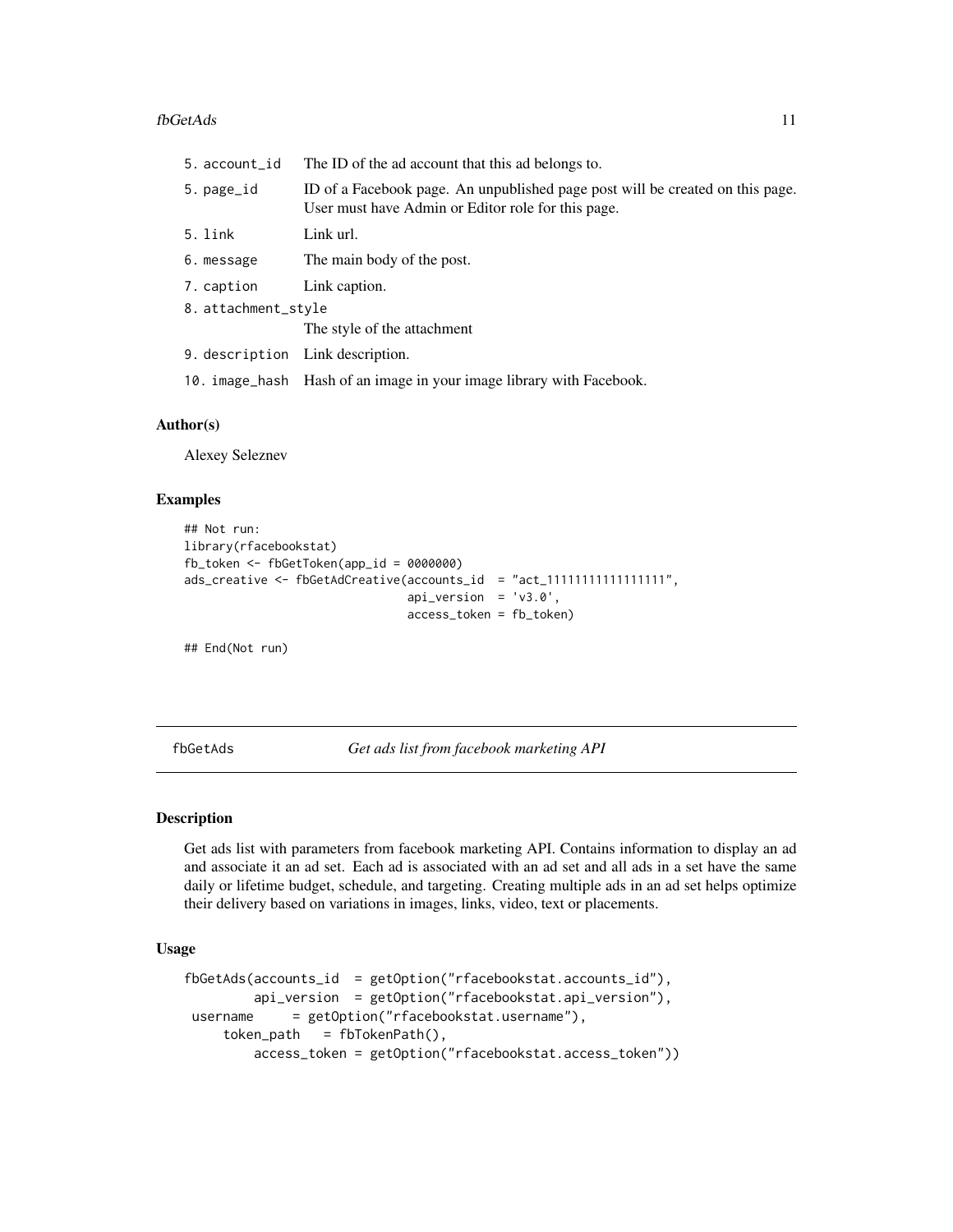#### **Arguments**

| accounts_id  | Your account ID, for example 'act_11111111111111111111111. |
|--------------|------------------------------------------------------------|
| api_version  | Current Facebook API version.                              |
| username     | your username on Facebook                                  |
| token_path   | path to dir with credentials                               |
| access_token | Your facebook API token.                                   |

#### Value

Data frame with ads list.

- 2. name Name of the ad.
- 3. creative\_id The ID or creative spec of the ad creative to be used by this ad.
- 4. adset\_id The ID of the ad set, required on creation.
- 5. campaign\_id ID of the ad campaign that contains this ad.
- 6. account\_id The ID of the ad account that this ad belongs to.
- 7. bid\_amount Bid amount for this ad which will be used in auction instead of the ad set bid\_amount, if specified. Any updates to the ad set bid\_amount will overwrite this value with the new ad set value.
- 8. bid\_type Bid type, one of CPC, CPM, MULTI\_PREMIUM, ABSOLUTE\_OCPM, CPA
- 9. configured\_status

The configured status of the ad.

10. effective\_status

The effective status of the ad. The status could be effective either because of its own status, or the status of its parent units.

## Author(s)

Alexey Seleznev

## Examples

```
## Not run:
library(rfacebookstat)
fb_token <- fbGetToken(app_id = 0000000)
ads <- fbGetAds(accounts_id = "act_11111111111111111",
                api\_version = 'v3.0',access_token = fb_token)
```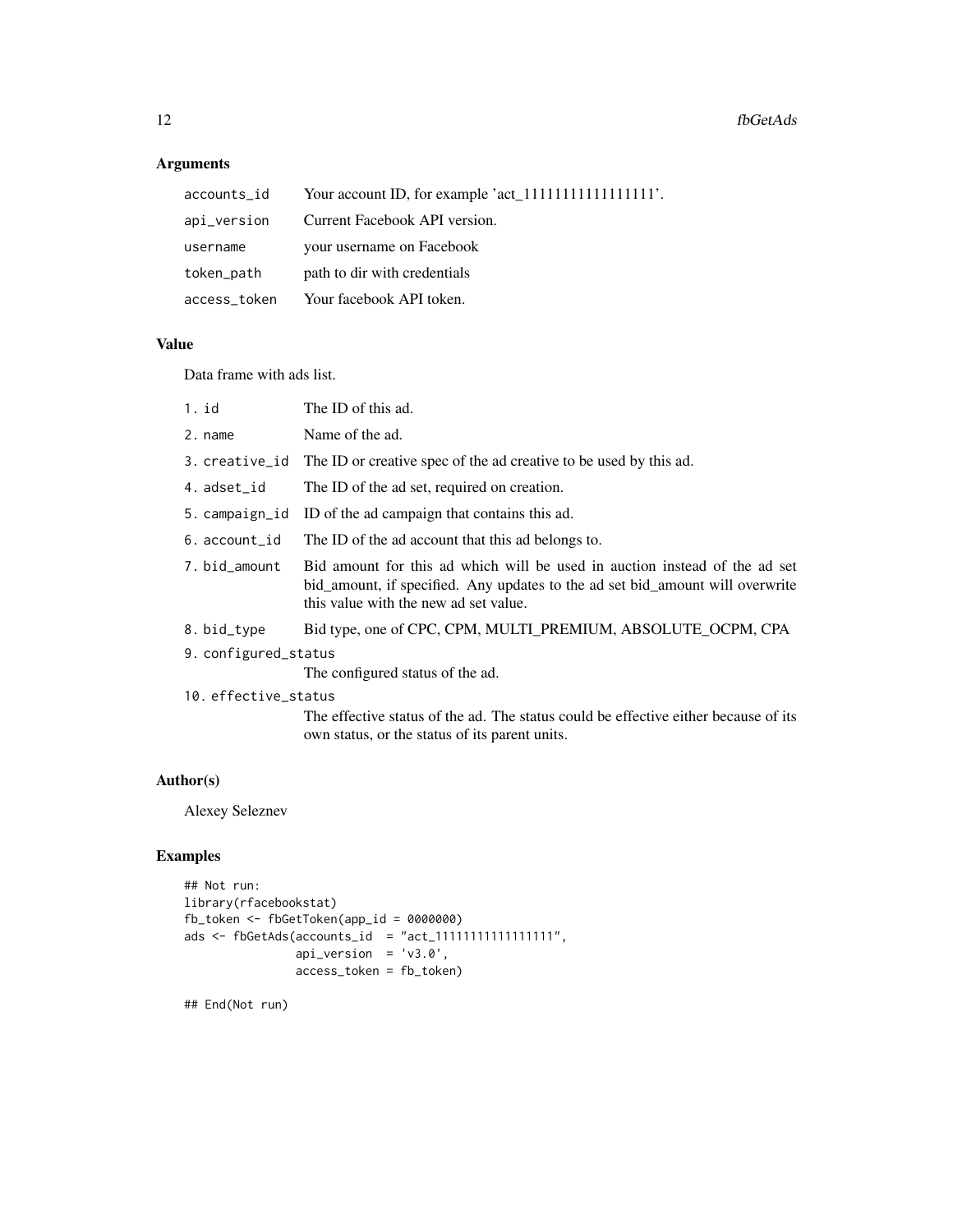#### <span id="page-12-0"></span>Description

Get ads creatives list with parameters from facebook marketing API. An ad set is a group of ads that share the same daily or lifetime budget, schedule, bid type, bid info, and targeting data. Ad sets enable you to group ads according to your criteria, and you can retrieve the ad-related statistics that apply to a set.

#### Usage

```
fbGetAdSets(accounts_id = getOption("rfacebookstat.accounts_id"),
api_version = getOption("rfacebookstat.api_version"),
username = getOption("rfacebookstat.username"),
token_path = fbTokenPath(),
access_token = getOption("rfacebookstat.access_token"))
```
### Arguments

| accounts_id  |                               |
|--------------|-------------------------------|
| api_version  | Current Facebook API version. |
| username     | your username on Facebook     |
| token_path   | path to dir with credentials  |
| access_token | Your facebook API token.      |
|              |                               |

#### Value

Data frame with ads list.

| 1. id   | Ad set ID.      |
|---------|-----------------|
| 2. name | Name of ad set. |

- 3. account\_id Ad Account ID.
- 4. budget\_remaining

Remaining budget.

#### 5. configured\_status

The status set at the ad set level. It can be different from the effective status due to its parent campaign. Prefer using 'status' instead of this, one of ACTIVE, PAUSED, DELETED, ARCHIVED.

#### 6. effective\_status

The effective status of the ad set, which can be either its own status or caused by its parent campaign, one of ACTIVE, PAUSED, DELETED, PENDING\_REVIEW, DISAPPROVED, PREAPPROVED, PENDING\_BILLING\_INFO, CAMPAIGN\_PAUSED, ARCHIVED, ADSET\_PAUSED.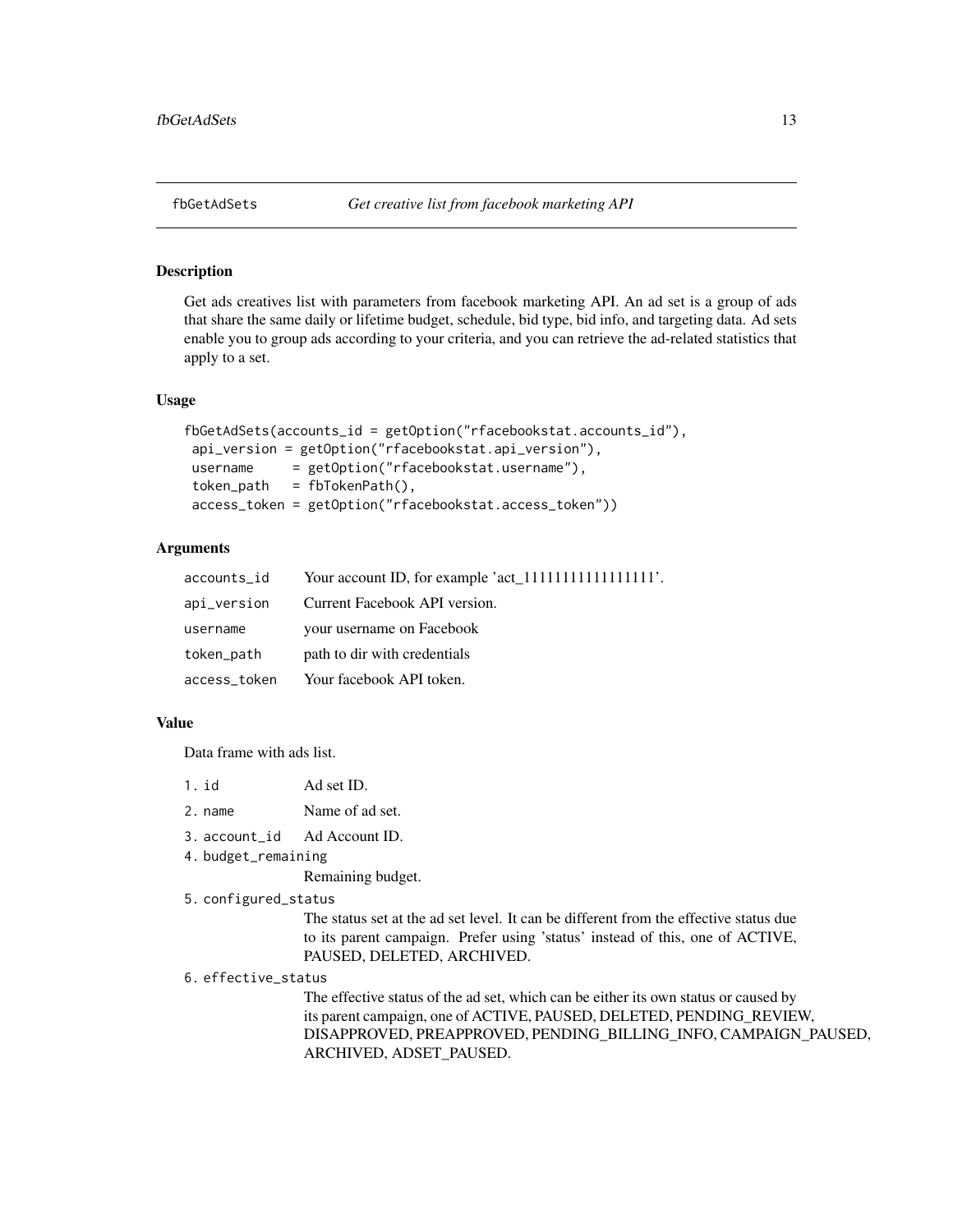- 7. status The status set at the ad set level. It can be different from the effective status due to its parent campaign. The field returns the same value as 'configured\_status', and is the suggested one to use (ACTIVE, PAUSED, DELETED, ARCHIVED).
- 8. created\_time

Created time.

9. bid\_strategy

Choose bid strategy for this ad set to suit your specific business goals. Each strategy has tradeoffs and may be available for certain optimization\_goals: LOW-EST\_COST\_WITHOUT\_CAP: Designed to get the most results for your budget based on your ad set optimization\_goal without limiting your bid amount. This is the best strategy if you care most about cost efficiency. However with this strategy it may be harder to get stable average costs as you spend. This strategy is also known as automatic bidding. Learn more in Ads Help Center, About bid strategies: Lowest cost. LOWEST\_COST\_WITH\_BID\_CAP: Designed to get the most results for your budget based on your ad set optimization\_goal while limiting actual bid to your specified amount. With a bid cap you have more control over your cost per actual optimization event. However if you set a limit which is too low you may get less ads delivery. If you select this, you must provide a bid cap with the bid\_amount field. Note: during creation this bid strategy is set if you provide bid amount only. This strategy is also known as manual maximum-cost bidding. Learn more in Ads Help Center, About bid strategies: Lowest cost. TARGET\_COST: Maintains a stable average cost based on your optimization\_goal as you raise your ad set budget. Select this strategy if you care most about maintaining stable average costs for your ads. However, note that this strategy may be less cost-efficient than the lowest cost strategy. If you select this, you must provide a target cost with the bid\_amount field. Target cost bid strategy is also known as manual average-cost bidding. Learn more in Ads Help Center, About bid strategies: Target cost. Note: If you enable campaign budget optimization, you should set bid\_strategy at the parent campaign level.

10. pacing\_type

Defines the pacing type, standard by default or using ad scheduling

## Author(s)

Alexey Seleznev

#### Examples

```
## Not run:
library(rfacebookstat)
fb_token <- fbGetToken(app_id = 0000000)
adsets <- fbGetAdSets(accounts_id = "act_11111111111111111",
                     api\_version = 'v3.0',access_token = fb_token)
```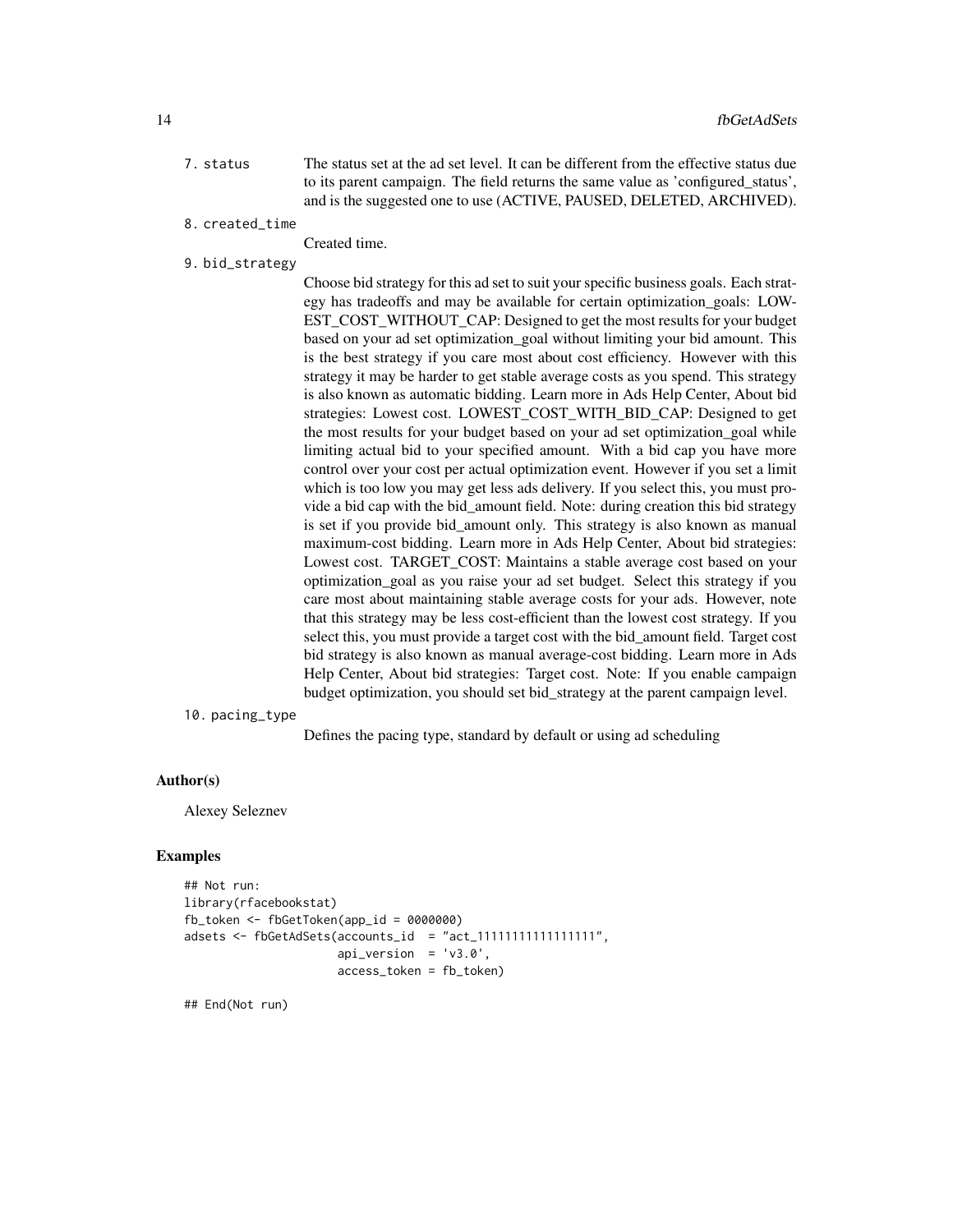<span id="page-14-0"></span>

## Description

Load all videos from faceboob ad accounts.

## Usage

```
fbGetAdVideos(accounts_id = getOption("rfacebookstat.accounts_id"),
             api_version = getOption("rfacebookstat.api_version"),
     username = getOption("rfacebookstat.username"),
         token_path = fbTokenPath(),
             access_token = getOption("rfacebookstat.access_token"))
```
## Arguments

|            | $accounts_id$ Your account ID, for example 'act_111111111111111111. |
|------------|---------------------------------------------------------------------|
|            | api_version Current Facebook API version.                           |
| username   | Your username on Facebook                                           |
| token_path | Path to dir with credentials                                        |
|            | access_token       Your facebook API token.                         |

## Value

Data frame with video parameters list.

## Author(s)

Alexey Seleznev

## Examples

```
## Not run:
ads <- fbGetAdVideos()
```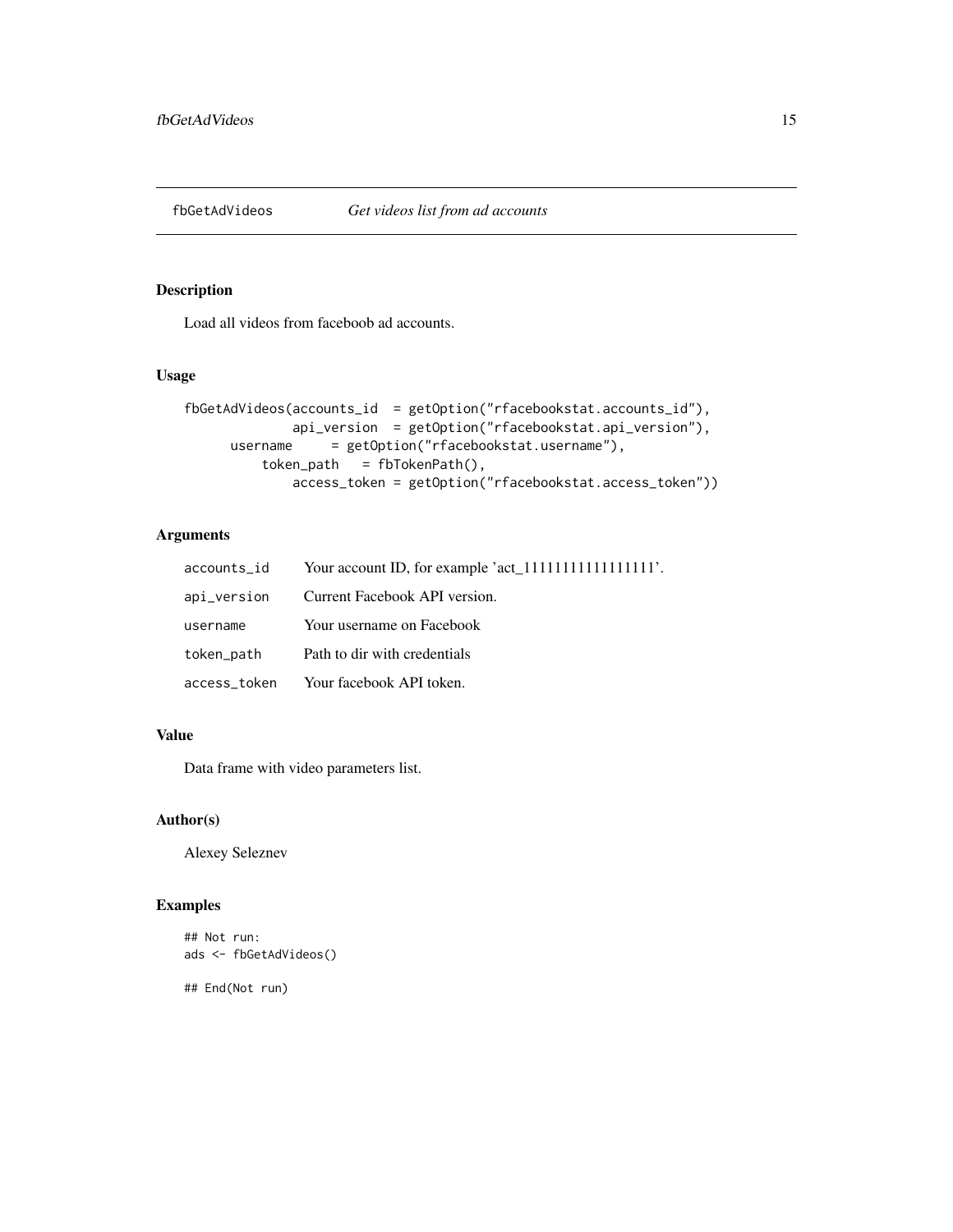<span id="page-15-0"></span>

## Description

Get data frame with list apps under a project.

## Usage

```
fbGetApps(accounts_id = getOption("rfacebookstat.accounts_id"),
        api_version = getOption("rfacebookstat.api_version"),
        username = getOption("rfacebookstat.username"),
        token_path = fbTokenPath(),
        access_token = getOption("rfacebookstat.access_token"))
```
## Arguments

| accounts_id  | Facebook Ad Account ID.       |
|--------------|-------------------------------|
| api_version  | Current Facebook API version. |
| username     | your username on Facebook     |
| token_path   | path to dir with credentials  |
| access_token | Your facebook API token.      |

## Value

Data frame with apps list.

## Author(s)

Alexey Seleznev

## Examples

```
## Not run:
accounts <- fbGetAccounts()
fbApps <- fbGetApps(accounts$id)
```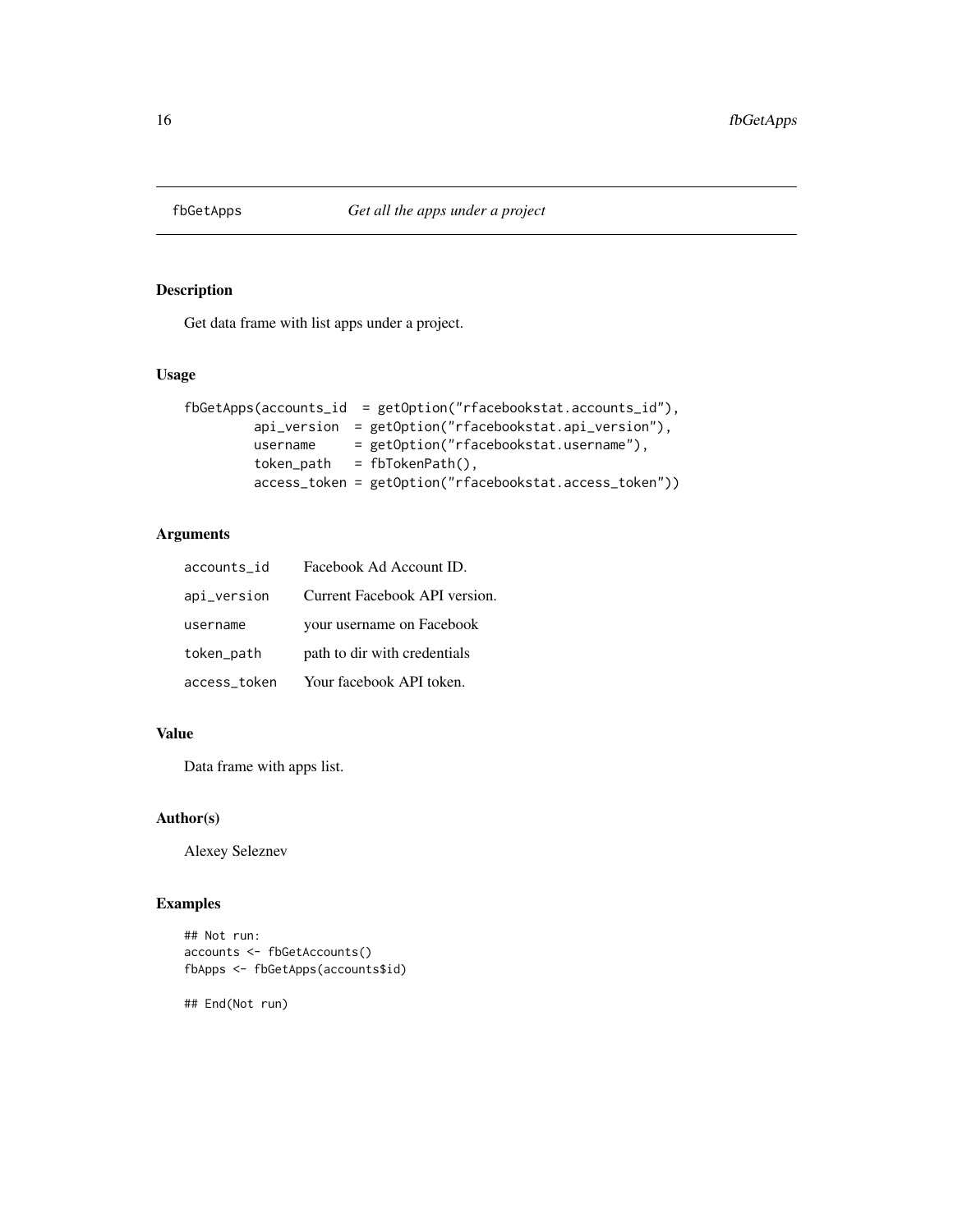<span id="page-16-0"></span>fbGetBusinessManagers *Get avable business Managers.*

## Description

fbGetBusinessManagers get data frame with avable bussines managers list in R.

#### Usage

```
fbGetBusinessManagers(api_version = getOption("rfacebookstat.api_version"),
                     username = getOption("rfacebookstat.username"),
                     token_path = fbTokenPath(),
                     access_token = getOption("rfacebookstat.access_token"))
```
## Arguments

| access token | Your facebook API token.      |
|--------------|-------------------------------|
| username     | your username on Facebook     |
| token_path   | path to dir with credentials  |
| api_version  | Current Facebook API version. |

## Value

Data frame with ad account list.

## Author(s)

Alexey Seleznev

## Examples

```
## Not run:
BM <- fbGetBusinessManagers(api_version = "v2.10", access_token = "xxxxxxxxxxxxxxxxxxxxxxxxxxxxx")
```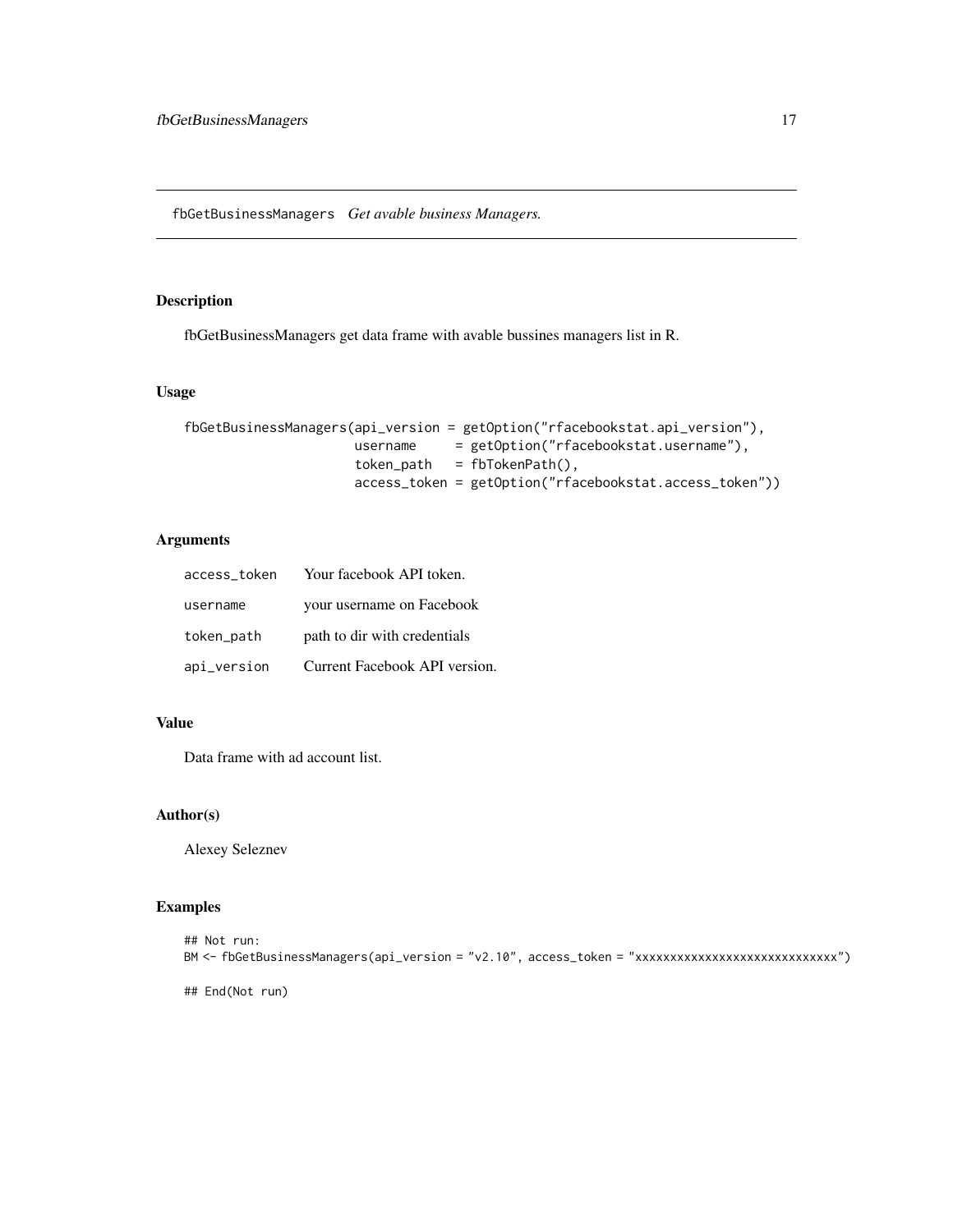```
fbGetBusinessUserAdAccounts
```
*Get a list of accounts for a business manager user*

## Description

Loading account list for business manager user.

#### Usage

```
fbGetBusinessUserAdAccounts(
     business_users_id = NULL,
     business_id = getOption("rfacebookstat.business_id"),
     api_version = getOption("rfacebookstat.api_version"),
username = getOption("rfacebookstat.username"),
    token_path = fbTokenPath(),<br>access_token = getOption("rfa
                       = getOption("rfacebookstat.access_token"))
```
#### Arguments

business\_users\_id

|              | ID by business manager user.  |
|--------------|-------------------------------|
| business_id  | ID by your Business Manager   |
| username     | your username on Facebook     |
| token_path   | path to dir with credentials  |
| access_token | Your facebook API token.      |
| api_version  | Current Facebook API version. |

## Value

Data frame with ad account list.

## Author(s)

Alexey Seleznev

#### Examples

```
## Not run:
options(rfacebookstat.business_id = 000000000000,
       rfacebookstat.access_token = "abcde12345....")
my_accs <- fbGetBusinessUserAdAccounts(
                   business_users_id = 777423445991332
)
## End(Not run)
```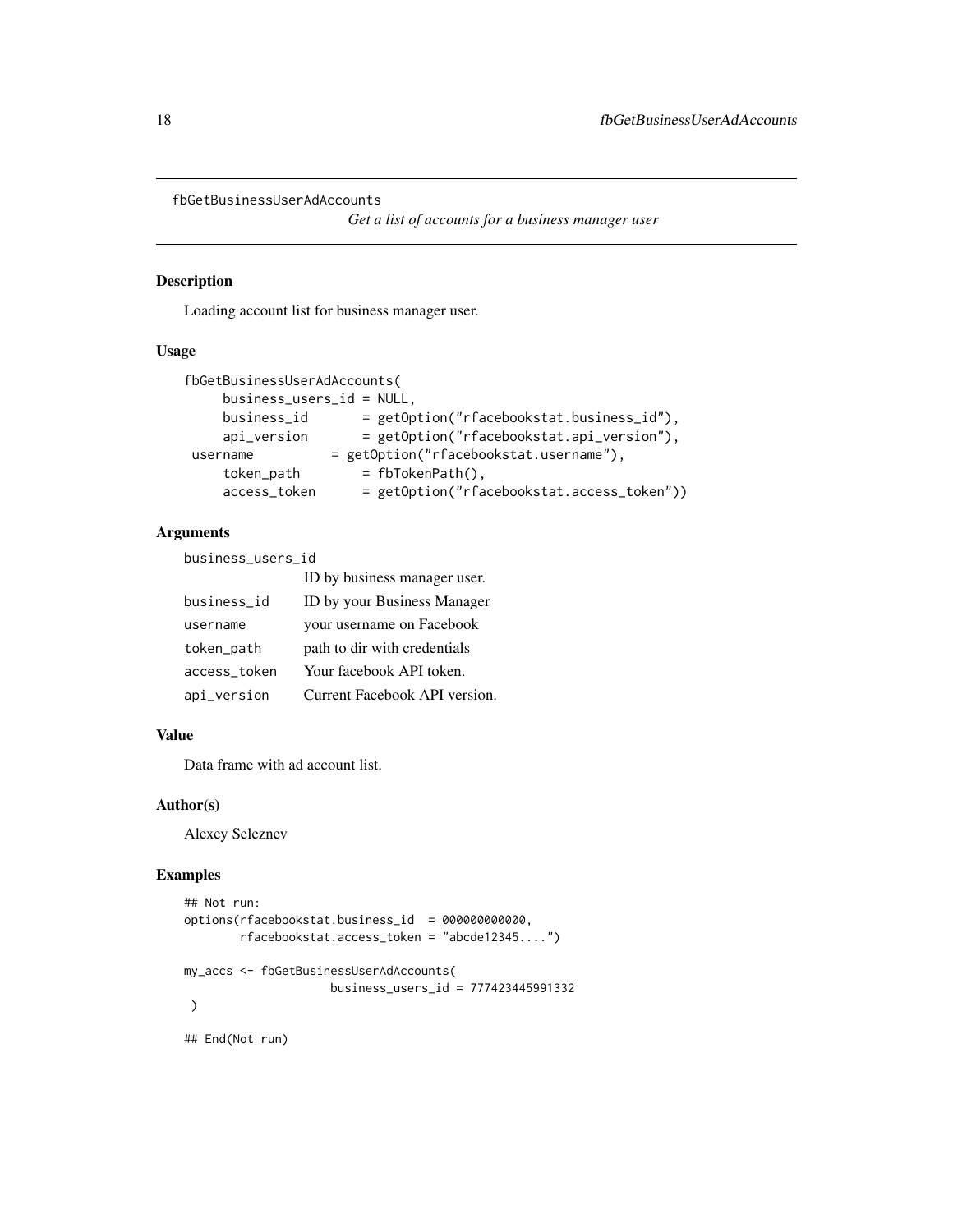<span id="page-18-0"></span>

## Description

Get campaign list with parameters from facebook marketing API.

#### Usage

```
fbGetCampaigns(accounts_id = getOption("rfacebookstat.accounts_id"),
              api_version = getOption("rfacebookstat.api_version"),
  username = getOption("rfacebookstat.username"),
              token_path = fbTokenPath(),
  access_token = getOption("rfacebookstat.access_token"))
```
## Arguments

| accounts_id  |                               |
|--------------|-------------------------------|
| api_version  | Current Facebook API version. |
| username     | your username on Facebook     |
| token_path   | path to dir with credentials  |
| access_token | Your facebook API token.      |

## Value

Data frame with campaign list.

#### Author(s)

Alexey Seleznev

#### Examples

```
## Not run:
library(rfacebookstat)
fb_token <- fbGetToken(app_id = 0000000)
camp \leq fbGetCampaigns(accounts_id = "act_1111111111111111111",
                       api\_version = 'v3.0',access_token = fb_token)
```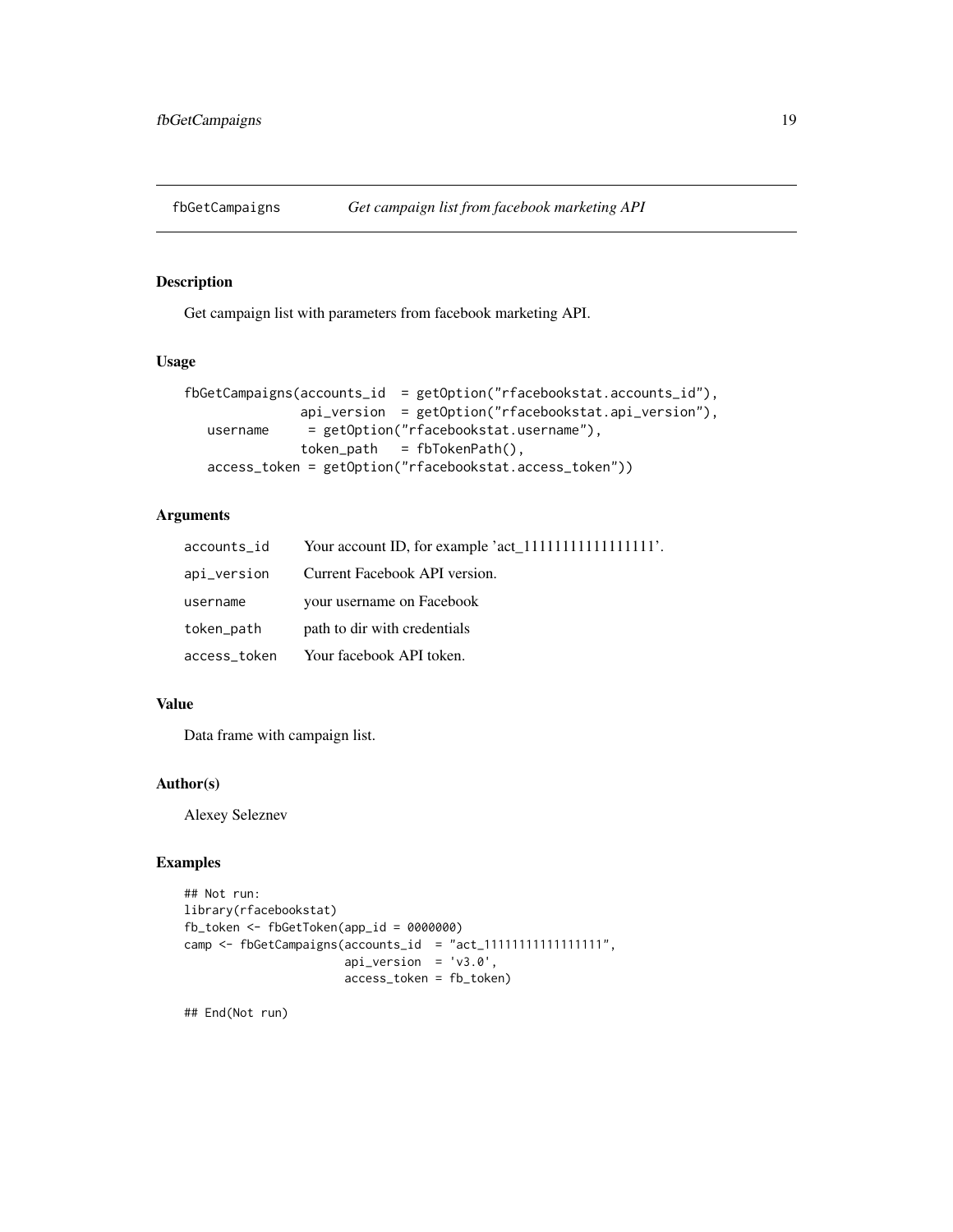<span id="page-19-0"></span>fbGetCatalogs *Get catalogs*

## Description

Load catalogs from business maneger.

## Usage

```
fbGetCatalogs(business_id = getOption("rfacebookstat.business_id") ,
             api_version = getOption("rfacebookstat.api_version"),
 username = getOption("rfacebookstat.username"),
             token_path = fbTokenPath(),
             access_token = getOption("rfacebookstat.access_token"))
```
## Arguments

| business_id  | ID by your Business Manager   |
|--------------|-------------------------------|
| api_version  | Current Facebook API version. |
| username     | your username on Facebook     |
| token_path   | path to dir with credentials  |
| access_token | Your API facebook token       |

## Value

Data frame with project list

## Author(s)

Alexey Seleznev

## Examples

```
## Not run:
bc <- fbGetCatalogs(business_id = 1111111111,
                    access_token = "xxxxxxxx")
```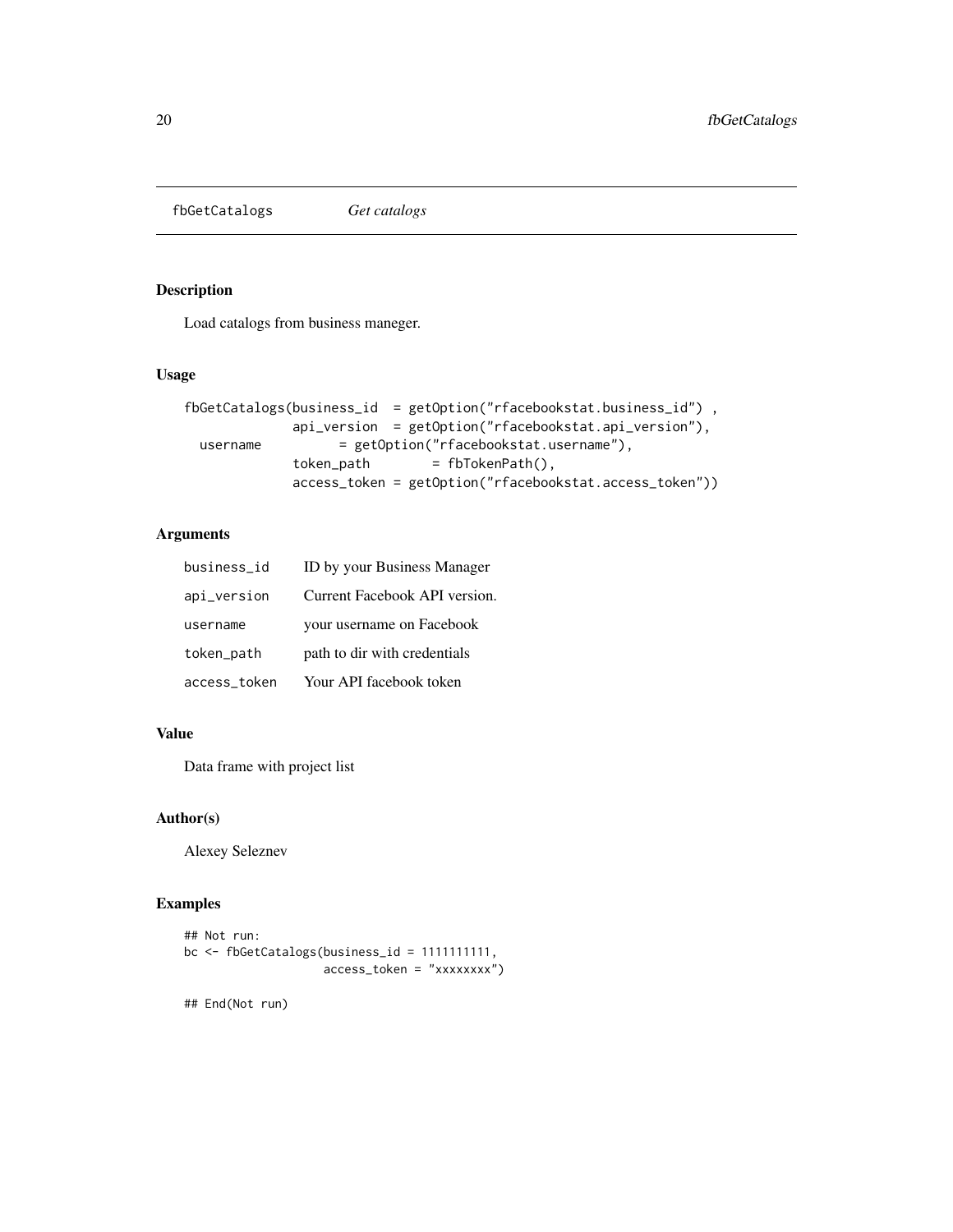<span id="page-20-0"></span>

## Description

Get cost data for loading it into Google Analytics

## Usage

```
fbGetCostData(
   accounts_id = getOption("rfacebookstat.accounts_id"),
   date\_start = Sys.Date() - 30,
   date_stop = Sys.Date(),
   utm_source = "facebook",
   utm\_medium = "cpc",
   username = getOption("rfacebookstat.username"),
   token_path = fbTokenPath(),
   access_token = getOption("rfacebookstat.access_token"))
```
## Arguments

| accounts id  | ID of your ad account.                |
|--------------|---------------------------------------|
| date_start   | Start reporting date.                 |
| date_stop    | End reporting day                     |
| utm_source   | UTM source name for Google Analytics. |
| utm_medium   | UTM medium name for Google Analytics. |
| username     | your username on Facebook             |
| token_path   | path to dir with credentials          |
| access token | Your facebook API token               |

#### Details

Before loading data create data source at Google Analytics.

## Value

Data frame with statistic.

#### Author(s)

Alexey Seleznev

## See Also

[Google Analytics: Understand Data Sets](https://support.google.com/analytics/answer/6014980)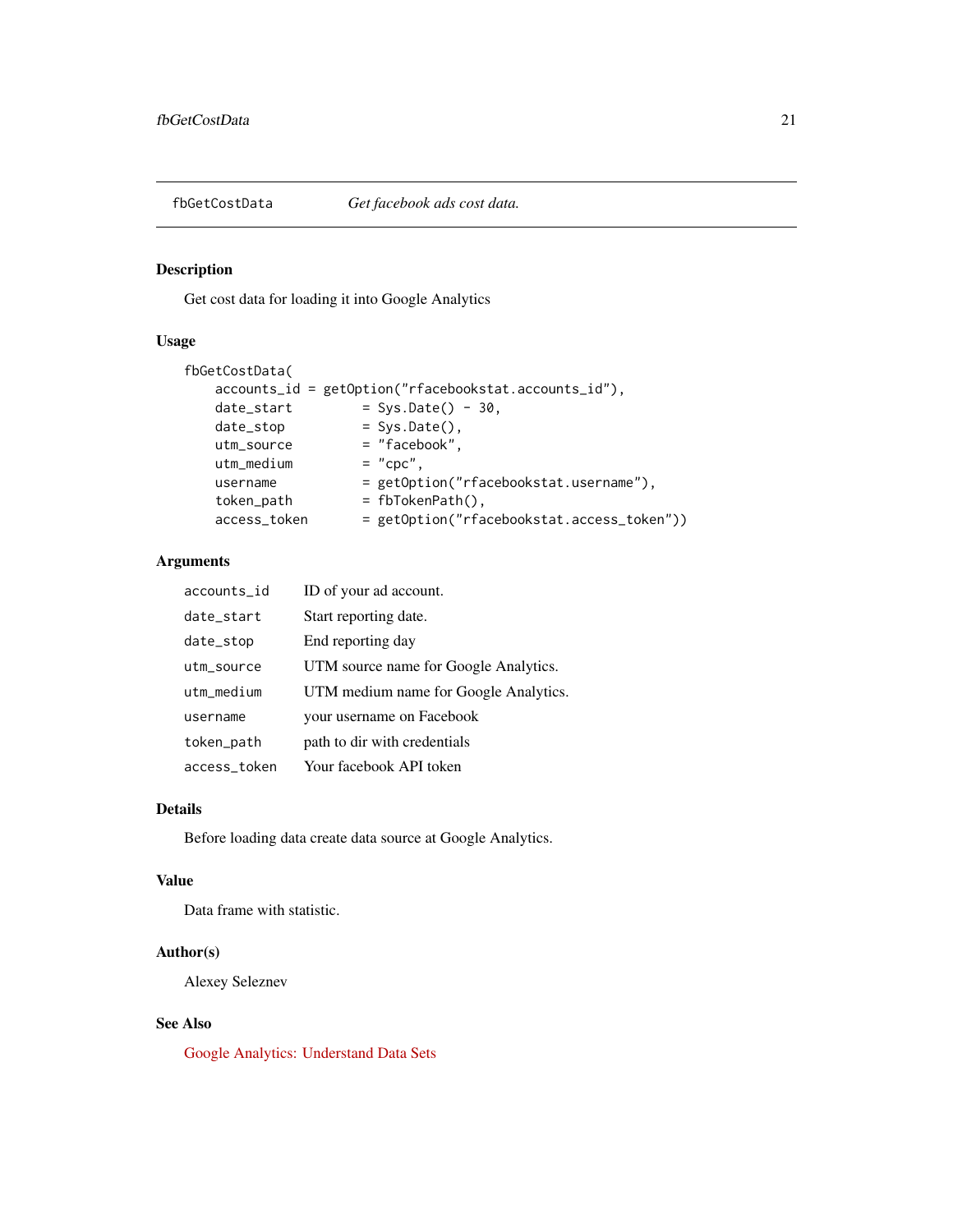## Examples

## Not run:

```
# Use googleAnalyticsR for upload data into Google Analytics
library(googleAnalyticsR)
# load cost data
cost_data <- fbGetCostData(accounts_id = "act_11111",
                            date_start = "2020-05-10",
                            date_stop = "2020-05-14",
                            username = "fb_login")
# upload into GA source
ga_custom_upload_file(accountId
                      (accountId = xxxx,<br>webPropertyId = "UA-xxxx-1",
                      customDataSourceId = 'abcdefg',
                      cost_data)
```
## End(Not run)

fbGetLongTimeToken *Get API facebook long time token.*

## Description

Change your short time token to long time token.

## Usage

fbGetLongTimeToken(client\_id= NULL,client\_secret = NULL,fb\_exchange\_token = NULL)

#### Arguments

client\_id Your App ID. client\_secret Your App secret. fb\_exchange\_token Your short time API token.

#### Value

API token

## Author(s)

<span id="page-21-0"></span>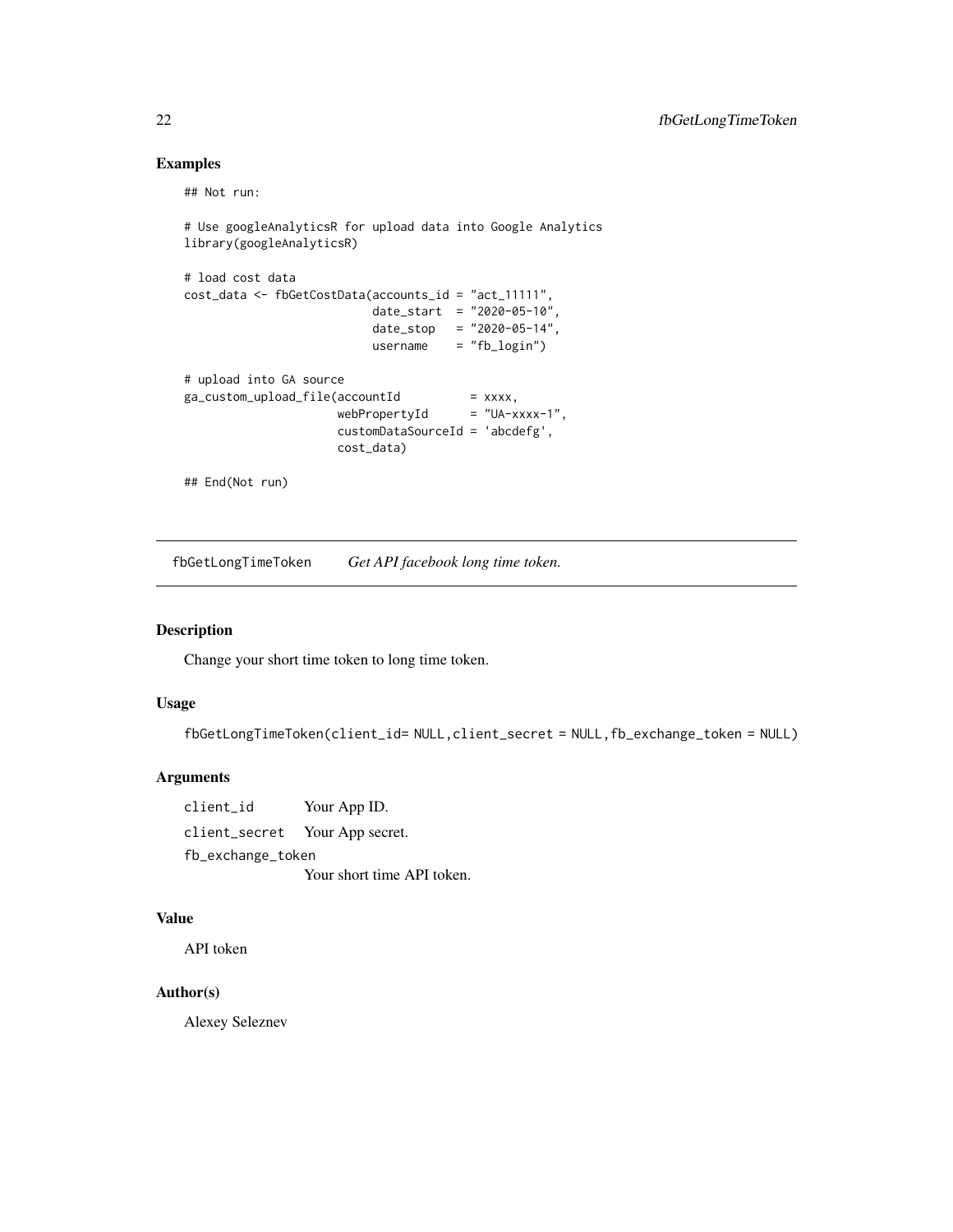<span id="page-22-0"></span>fbGetMarketingStat *Get statistic by ad accounts.*

#### Description

fbGetMarketingStat is main function of rfacebookstat package, intended for load statiscit data by your ad, adset, campaign or account

#### Usage

```
fbGetMarketingStat(
   accounts_id = getOption("rfacebookstat.accounts_id"),
   sorting = NULL, level = "account", breakdowns = NULL,
action_breakdowns = NULL,
fields = "account_id,campaign_name,impressions,clicks,reach,spend",
   filtering = NULL, date_start = NULL,
   date_stop = NULL, date_preset = "last_30d",
   attribution_window = NULL,
api_version = getOption("rfacebookstat.api_version"),
action_report_time = NULL, interval = "day",
use_account_attribution_setting = FALSE,
console_type = "progressbar", request_speed = "normal",
   username = getOption("rfacebookstat.username"),
   token_path = fbTokenPath(),
access_token = getOption("rfacebookstat.access_token"))
```
#### Arguments

| accounts_id       | ID of your ad account.                                                                                                                                                                                                                                                                                                                         |  |
|-------------------|------------------------------------------------------------------------------------------------------------------------------------------------------------------------------------------------------------------------------------------------------------------------------------------------------------------------------------------------|--|
| sorting           | Field to sort the result, and direction of sorting. You can specify sorting direction<br>by appending "_ascending" or "_descending" to the sort field. For example,<br>"reach_descending". This array supports no more than one element. By default,<br>the sorting direction is ascending.                                                    |  |
| level             | Represents the level of result. Avable ad, adset, campaign, account.                                                                                                                                                                                                                                                                           |  |
| action_breakdowns |                                                                                                                                                                                                                                                                                                                                                |  |
|                   | group results in the actions field. You can use the following breakdowns for<br>action_breakdowns, for details go, or see details                                                                                                                                                                                                              |  |
| breakdowns        | Permutations marked with an asterisk (*) can be joined with action_type and ac-<br>tion_target_id. Avable age, country, gender, frequency_value, hourly_stats_aggregated_by_advertiser_tin<br>hourly_stats_aggregated_by_audience_time_zone, impression_device, place_page_id,<br>placement, device_platform, product_id, region. See details. |  |
| fields            | List of fields which you want get in R. You can find list of available fields at<br>Facebook API documentation by this link.                                                                                                                                                                                                                   |  |
| filtering         | Vector of filtring or JSON string with array of filtring parameters, on example<br>"ad.effective_status IN ARCHIVED" [{/'field/':/'ad.effective_status/',/'operator/':/']<br>see filtring block for more examples                                                                                                                              |  |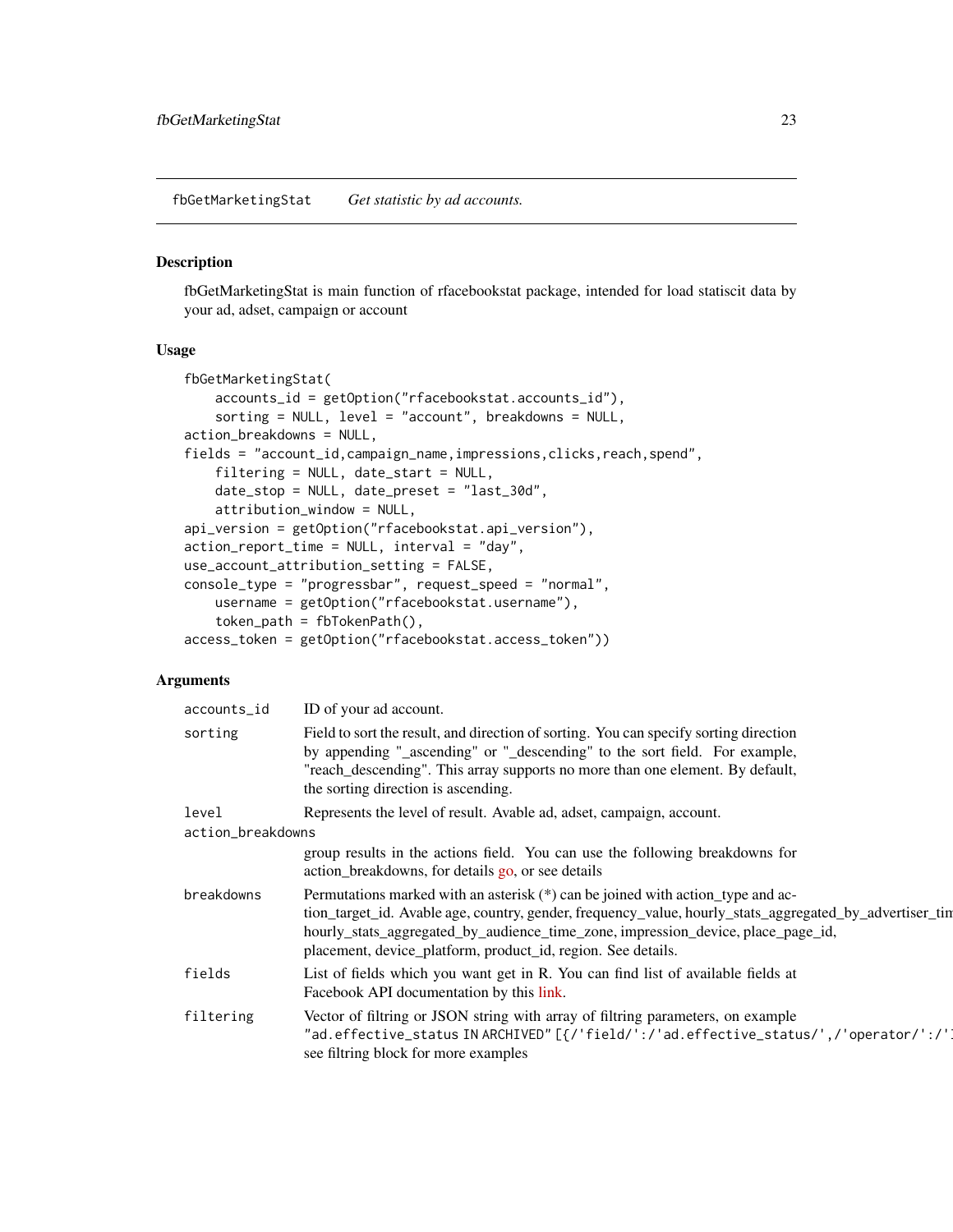| date_start         | Start reporting date.                                                                                                                                                                                                                                                                                                                                                   |
|--------------------|-------------------------------------------------------------------------------------------------------------------------------------------------------------------------------------------------------------------------------------------------------------------------------------------------------------------------------------------------------------------------|
| date_stop          | End reporting day                                                                                                                                                                                                                                                                                                                                                       |
| date_preset        | Represents a relative time range. This field is ignored if time_range or time_ranges<br>is specified. One of: today, yesterday, this_month, last_month, this_quarter, life-<br>time, last_3d, last_7d, last_14d, last_28d, last_30d, last_90d, last_week_mon_sun,<br>last_week_sun_sat, last_quarter, last_year, this_week_mon_today, this_week_sun_today,<br>this_year |
| attribution_window |                                                                                                                                                                                                                                                                                                                                                                         |
|                    | The conversion attribution window provides timeframes that define when we<br>attribute an event to an ad on Facebook. See Attribution Window sections.                                                                                                                                                                                                                  |
| request_speed      | Speed beetwen API request, "normal", "fast" or "slow", depend of you API ac-<br>cess level.                                                                                                                                                                                                                                                                             |
| api_version        | Current Facebook API version.                                                                                                                                                                                                                                                                                                                                           |
| action_report_time |                                                                                                                                                                                                                                                                                                                                                                         |
|                    | Determines the report time of action stats.                                                                                                                                                                                                                                                                                                                             |
| interval           | Character value for split by time interval, one of "day", "week", "month", "quar-<br>ter", "year". By default = "day"                                                                                                                                                                                                                                                   |
|                    | use_account_attribution_setting                                                                                                                                                                                                                                                                                                                                         |
|                    | When this parameter is set to true, your ads results will be shown using the<br>attribution settings defined for the ad account.                                                                                                                                                                                                                                        |
| console_type       | Character value for manage console output message, one of "progressbar", "mes-<br>sage". By default = "progressbar". See more at Detail                                                                                                                                                                                                                                 |
| username           | your username on Facebook                                                                                                                                                                                                                                                                                                                                               |
| token_path         | path to dir with credentials                                                                                                                                                                                                                                                                                                                                            |
| access_token       | Your facebook API token                                                                                                                                                                                                                                                                                                                                                 |

## Details

Console\_type parameters, if chose "progressbar" you can see load progress in percent, and if chose "message" you get message about loading process.

## Value

Data frame with statistic.

## Breakdowns

Allowed values for breakdowns.

- ad\_format\_asset
- age
- body\_asset
- call\_to\_action\_asset
- country
- description\_asset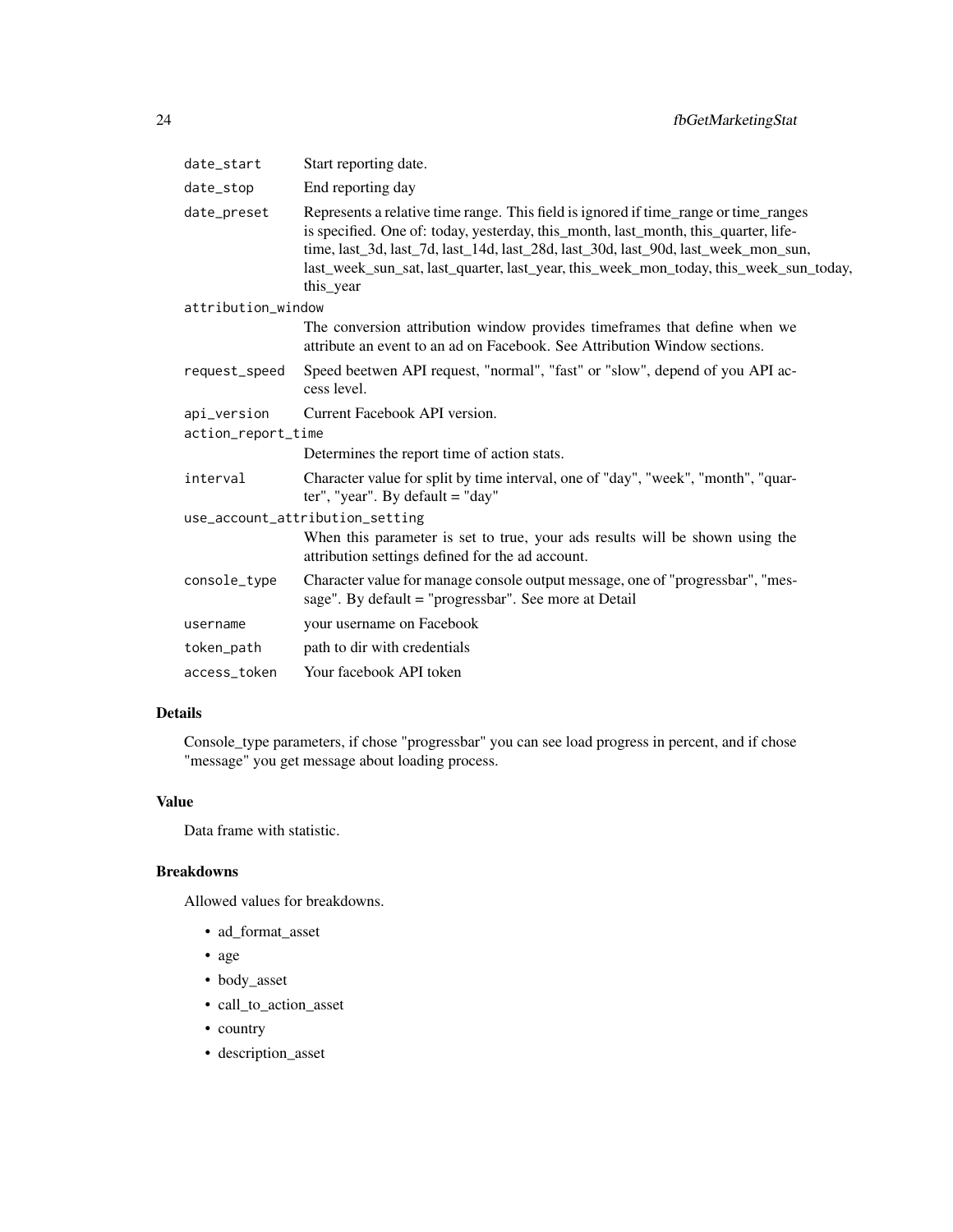#### fbGetMarketingStat 25

- gender
- image asset
- impression\_device
- link\_url\_asset
- product\_id
- region
- title\_asset
- video\_asset
- dma
- frequency\_value
- hourly\_stats\_aggregated\_by\_advertiser\_time\_zone
- hourly\_stats\_aggregated\_by\_audience\_time\_zone
- place\_page\_id
- publisher\_platform
- platform\_position
- device\_platform

## Action Breakdowns

Group results in the actions field. You can use the following breakdowns for action\_breakdowns. Now you can use next action breakdowns:

- action\_device The device on which the conversion event you're tracking occurred. For example, "Desktop" if someone converted on a desktop computer.
- action\_destination The destination where people go after clicking on your ad. This could be your Facebook Page, an external URL for your conversion pixel or an app configured with the software development kit (SDK).
- action\_reaction The number of reactions on your ads or boosted posts. The reactions button on an ad allows people to share different reactions on its content: Like, Love, Haha, Wow, Sad or Angry.
- action\_target\_id The id of destination where people go after clicking on your ad. This could be your Facebook Page, an external URL for your conversion pixel or an app configured with the software development kit (SDK).
- action\_type The kind of actions taken on your ad, Page, app or event after your ad was served to someone, even if they didn't click on it. Action types include Page likes, app installs, conversions, event responses and more.

#### action\_type,action\_reaction Together of action types and reactions brekdown.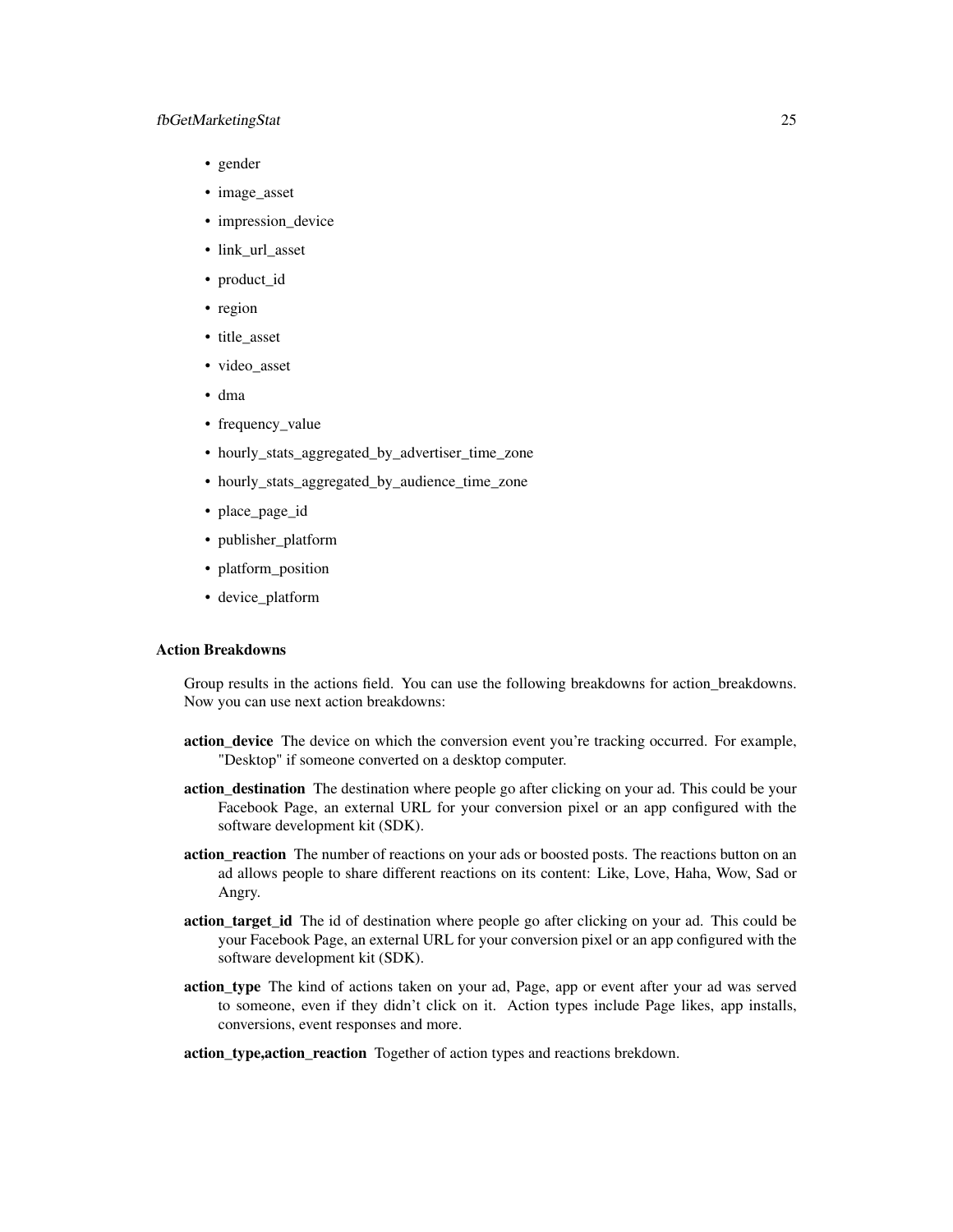#### Available Combinations Of Breakdowns

Grouping types marked with an asterisk  $(*)$  can be combined with action type, action target id, and action\_destination (action\_target\_id).

- action type \*
- action\_target\_id \*
- action\_device \*
- action\_device, impression\_device \*
- action\_device, publisher\_platform \*
- action\_device, publisher\_platform, impression\_device \*
- action\_device, publisher\_platform, platform\_position \*
- action\_device, publisher\_platform, platform\_position, impression\_device \*
- action\_reaction
- action\_type, action\_reaction
- age \*
- gender \*
- age, gender \*
- country  $*$
- region  $*$
- publisher\_platform \*
- publisher\_platform, impression\_device \*
- publisher\_platform, platform\_position \*
- publisher\_platform, platform\_position, impression\_device \*
- product id \*

#### Attribution Window

The conversion attribution window provides time intervals that determine the attribution period of an event for advertising on Facebook. For background information, see Facebook Ads Help Center, How Attribution Reporting Works. We measure the actions that occur when a conversion event occurs and look back in time 1-day, 7-days, and 28 days. To view actions attributed to different attribution windows, use attribution\_window.

account default Use the account level attribution window setting

default The FB default attribution window is 1 day views, 28 day clicks

inline Inline attribution only (0 day views, 0 day clicks)

1d\_view 1 day views, 0 day clicks

7d\_view 7 day views, 0 day clicks

28d\_view 28 day views, 0 day clicks

1d click 0 day views, 1 day clicks

7d\_click 0 day views, 7 day clicks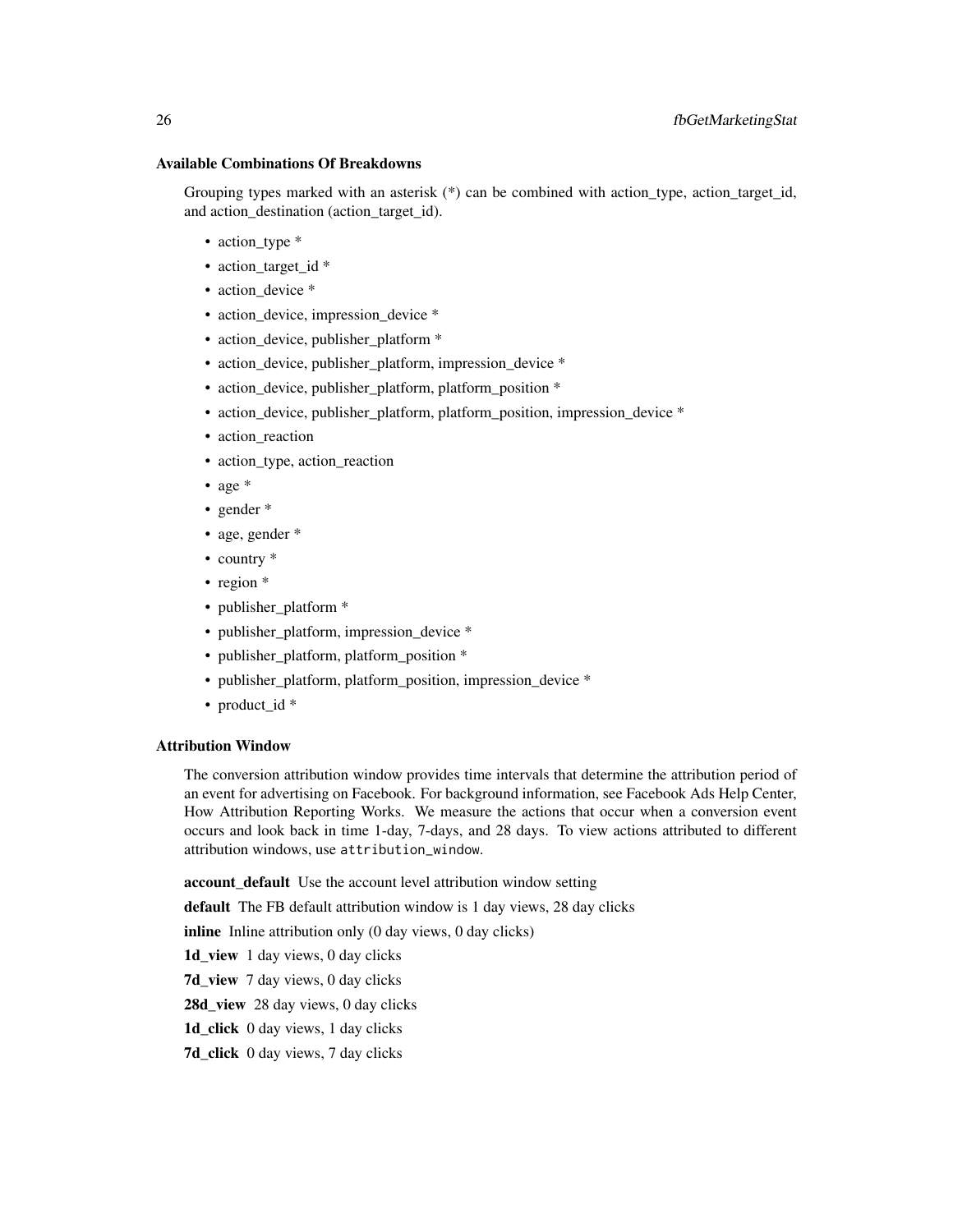28d\_click 0 day views, 28 day clicks 1d\_view\_1d\_click 1 day views, 1 day clicks 7d\_view\_1d\_click 7 day views, 1 day clicks 28d\_view\_1d\_click 28 day views, 1 day clicks 1d\_view\_7d\_click 1 day views, 7 day clicks 1d\_view\_28d\_click 1 day views, 28 day clicks 28d\_view\_28d\_click 28 day views, 28 day clicks

Also you can get more than one attribution window in one request, for example attribution\_window = c('default','1d\_view','28d\_view','28d\_click')

#### Filtering

Filters on the report data. This parameter is an array of filter objects. You can set string vector or JSON string with field, operator and value.

field Field for filtering.

operator One of EQUAL, NOT\_EQUAL, GREATER\_THAN, GREATER\_THAN\_OR\_EQUAL, LESS\_THAN, LESS\_THAN\_OR\_EQUAL, IN\_RANGE, NOT\_IN\_RANGE, CONTAIN, NOT\_CONTAIN, IN, NOT\_IN, STARTS\_WITH, ANY, ALL, AFTER, BEFORE, NONE.

value Field value for filtering.

Simple filtring:

Example vector filtering = "publisher\_platform IN instagram"

Example JSON filtering = "[{'field':'publisher\_platform','operator':'IN','value':['instagram']}]" Example of using two or more conditions: filtering = "[{'field':'clicks','operator':'LESS\_THAN','value'

Filtring by two or more conditions:

```
Example vector filtering = c("clicks LESS_THAN 500","impressions GREATER_THAN 20000")
Example JSON filtering = '[{"field":"clicks","operator":"LESS_THAN","value":"500"},{"field":"impres
```
Filtring with operators IN\_RANGE, NOT\_IN\_RANGE, IN, NOT\_IN

Example vector filtering = 'publisher\_platform IN instagram,facebook'

Example JSON filtering = '[{"field":"publisher\_platform","operator":"IN","value":["instagram","face

### Author(s)

Alexey Seleznev

#### See Also

All avable field, and discription of all parameters you can see oh this [link.](https://developers.facebook.com/docs/marketing-api/insights/parameters) More information about breakdowns and action brekdowns on this [link.](https://developers.facebook.com/docs/marketing-api/insights/breakdowns) More information about action field in this [documentation.](https://developers.facebook.com/docs/marketing-api/reference/ads-action-stats/)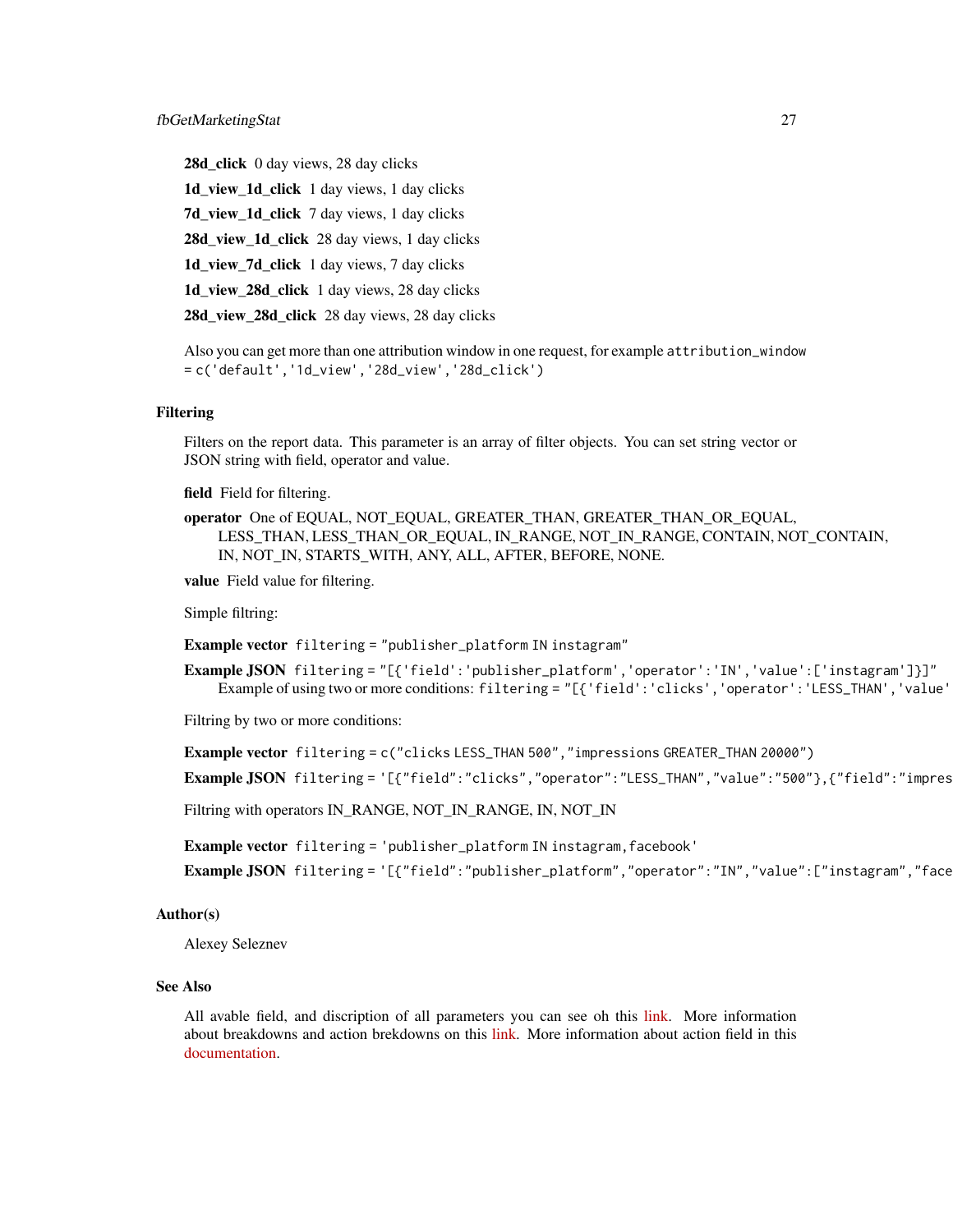## Examples

```
## Not run:
fbStat <- fbGetMarketingStat(accounts_id = "act_xxxxxxxxxxxxxxx",
                             level = "campaign",
                             fields = "account_name,campaign_name,impressions",
                             breakdowns = "device_platform",
                             date_start = "2016-08-01",
                             date_stop = "2016-08-10",
     interval = "day",
                             access_token = "xxxxxxxxxxxxxxxxxxxxxxxxxxxxx")
## End(Not run)
```

```
fbGetPages Get pages list
```
#### Description

Load data about all avable pages

### Usage

```
fbGetPages(accounts_id = getOption("rfacebookstat.accounts_id"),
          api_version = getOption("rfacebookstat.api_version"),
          username = getOption("rfacebookstat.username"),
          token_path = fbTokenPath(),
          access_token = getOption("rfacebookstat.access_token"))
```
#### Arguments

| accounts_id  | Facebook Ad Account ID.       |
|--------------|-------------------------------|
| api_version  | Current Facebook API version. |
| username     | your username on Facebook     |
| token_path   | path to dir with credentials  |
| access_token | Your facebook API token.      |

#### Value

Data frame with pages list

#### Author(s)

<span id="page-27-0"></span>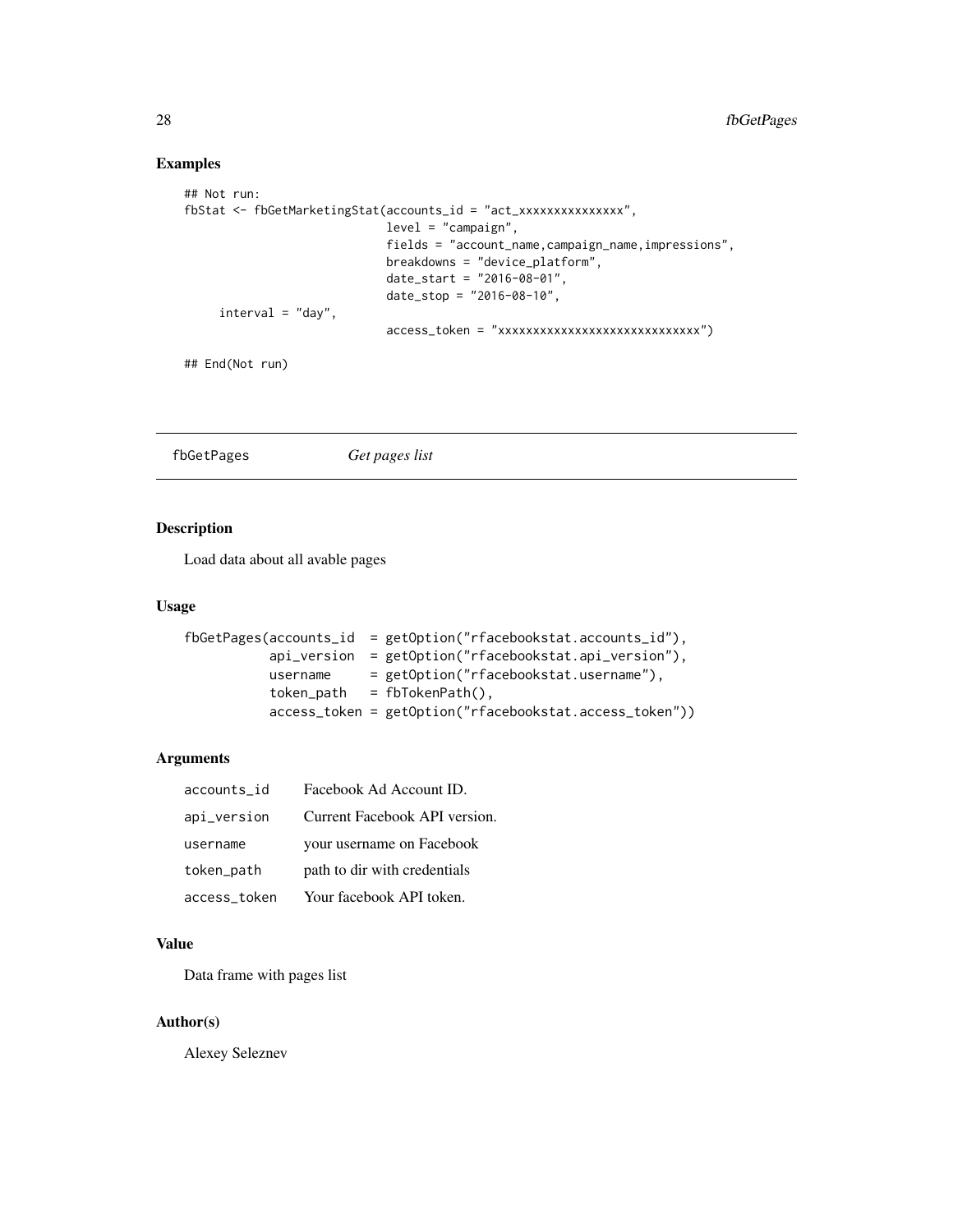## <span id="page-28-0"></span>fbGetSettings 29

## Examples

```
## Not run:
accounts <- fbGetAccounts()
fbPages <- fbGetPages(accounts$id)
```
## End(Not run)

fbGetSettings *Get settings.*

## Description

Get settings of rfacebookstat package.

#### Usage

fbGetSettings()

## Author(s)

Alexey Seleznev

#### Examples

## Not run: fbGetSettings()

## End(Not run)

fbGetToken *Get API facebook token.*

#### Description

Get API facebook token for access to facebook ads API.

## Usage

fbGetToken(app\_id = NULL)

## Arguments

app\_id ID of your Facebook App

## Value

API token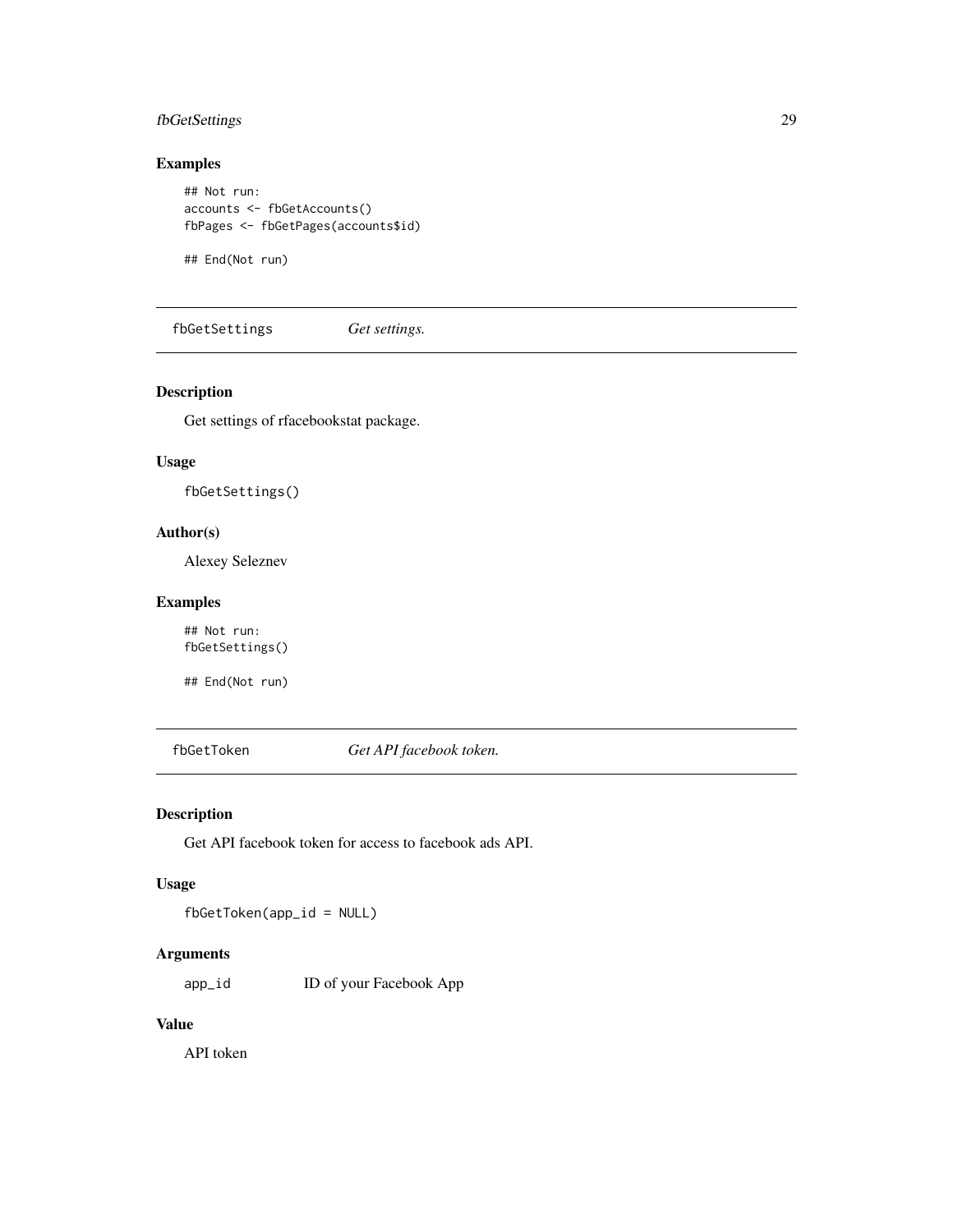## Author(s)

Alexey Seleznev

## Examples

```
## Not run:
tkn <- fbGetToken()
```
## End(Not run)

fbGetUserAdAccounts *User's ad account list.*

## Description

The advertising accounts to which this person has access.

#### Usage

```
fbGetUserAdAccounts(user_id = "me",
                   api_version = getOption("rfacebookstat.api_version"),
                   username = getOption("rfacebookstat.username"),
                   token\_path = fibTokenPath(),
                   access_token = getOption("rfacebookstat.access_token"))
```
## Arguments

| user_id      | Facebook user id.             |
|--------------|-------------------------------|
| access token | Your facebook API token.      |
| username     | your username on Facebook     |
| token_path   | path to dir with credentials  |
| api_version  | Current Facebook API version. |

#### Value

Data frame with ad account list.

#### Author(s)

Alexey Seleznev

## Examples

```
## Not run:
fbAccounts <- fbGetUserAdAccounts()
```
<span id="page-29-0"></span>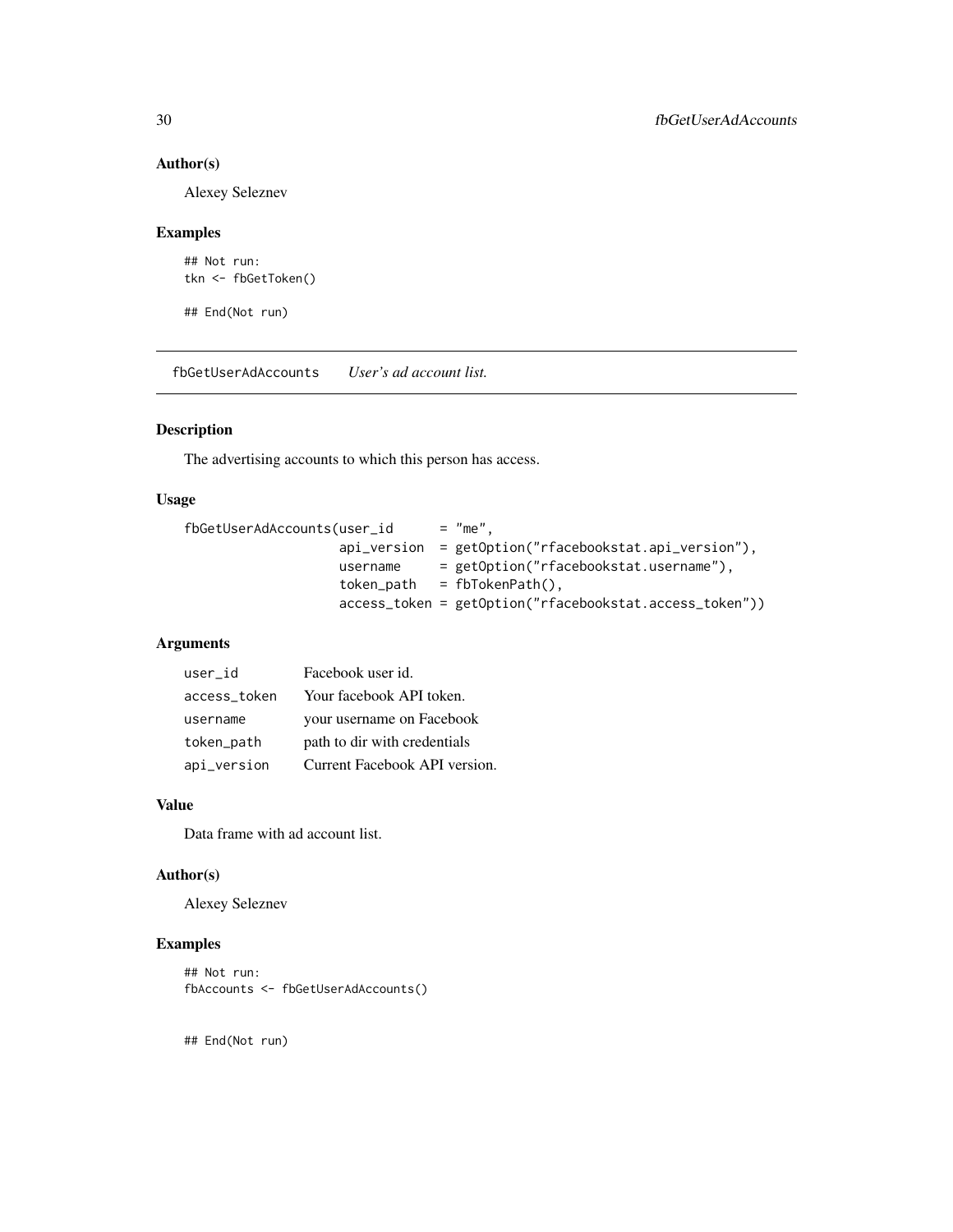<span id="page-30-0"></span>fbUpdateAdAccountUsers

*Add users and update permission list.*

#### **Description**

fbUpdateAdAccountUsers add users and update permission list for users in ad accounts at facebook.

#### Usage

```
fbUpdateAdAccountUsers(
  user\_ids = NULL,
  role = "advertiser",
  accounts_id = getOption("rfacebookstat.accounts_id"),
  api_version = getOption("rfacebookstat.api_version"),
  username = getOption("rfacebookstat.username"),
  token\_path = fibTokenPath(),
  access_token = getOption("rfacebookstat.access_token"))
```
#### Arguments

| accounts_id  | vector with ID of your ad account, for example c("act_00001","act_00002").                                                                                                                                 |  |
|--------------|------------------------------------------------------------------------------------------------------------------------------------------------------------------------------------------------------------|--|
| role         | Character or integer value, one of administator, advertiser, ad manager, analyst,<br>sales, direct sales, 1001, 1002, 1003, 1004 (https://developers.facebook.com/docs/marketing-<br>$api/aduser/v2.12)$ . |  |
| access_token | Your facebook API token.                                                                                                                                                                                   |  |
| user_ids     | vector with users ids who need remove from ad account.                                                                                                                                                     |  |
| username     | your username on Facebook                                                                                                                                                                                  |  |
| token_path   | path to dir with credentials                                                                                                                                                                               |  |
| api_version  | Current Facebook API version.                                                                                                                                                                              |  |

## Details

Requires: ads\_management permission is required. You need 'Administrator' access to the ad account to remove users

Roles:  $1001$  = Administrator access  $1002$  = Advertiser, or ad manager, access  $1003$  = Analyst access 1004 = Direct sales access. For limited, directly managed accounts.

Permissions: 1: ACCOUNT\_ADMIN: modify list of people associated with the account. 2: AD-MANAGER\_READ: view campaigns and ads 3: ADMANAGER\_WRITE: manage campaigns and ads 4: BILLING\_READ: view account billing information 5: BILLING\_WRITE: modify account billing information 7: REPORTS: run reports 9, 10 - Apply to some directly managed accounts. Not currently needed for Marketing API calls

For more details go link (https://developers.facebook.com/docs/marketing-api/aduser/)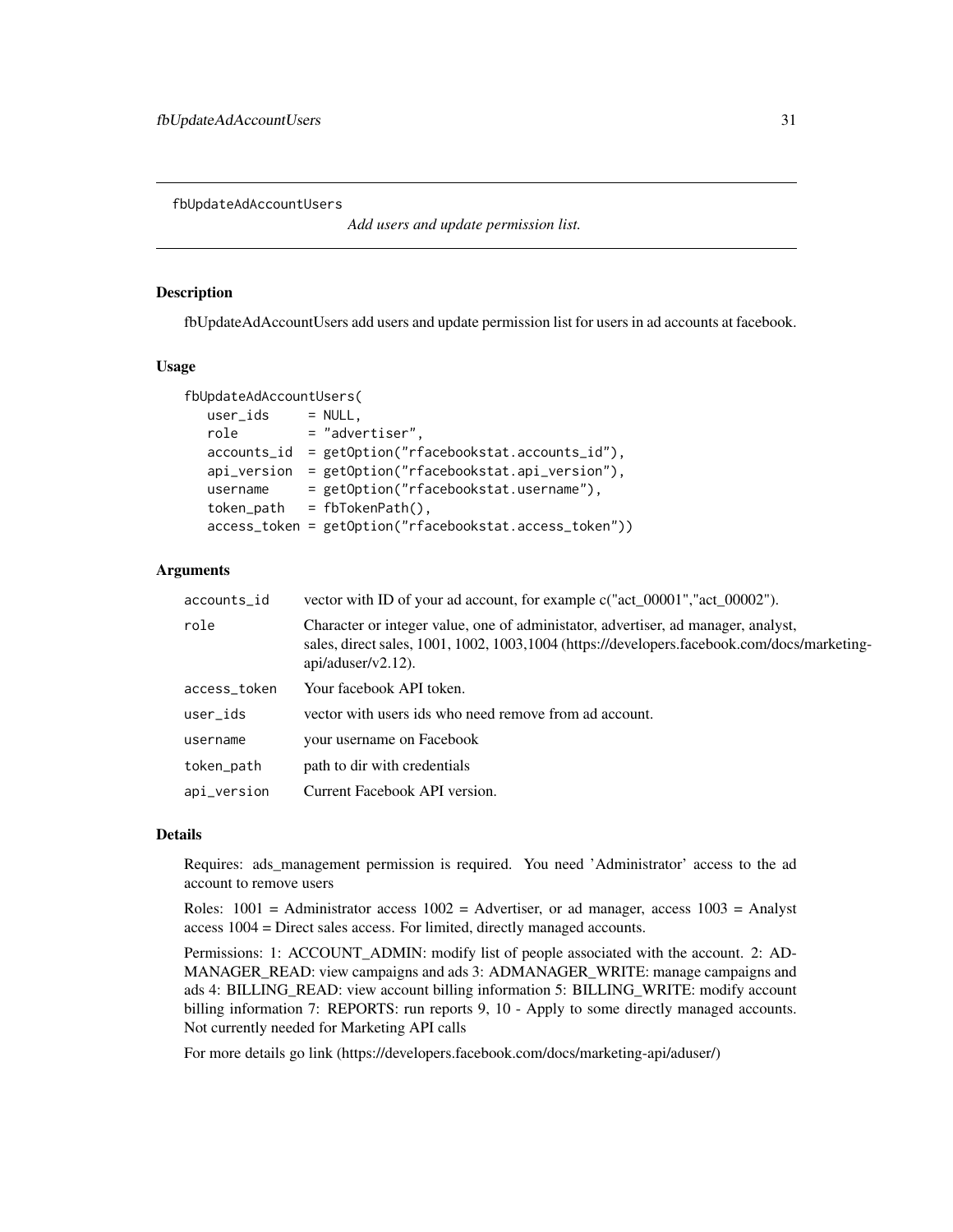## Author(s)

Alexey Seleznev

## Examples

## Not run: #Attach package library(rfacebookstat)

#Get token, where 0000000000000 is id of your app in facebook tk <- fbGetToken(0000000000000)

```
#Add user with id 001 and 002 to accounts act_0001 and act_0002
fbUpdateAdAccountUsers(user_ids = c("001","002"),
                      accounts_id = c("act_0001","act_0002"),
```

```
role = "advertiser",
api_version = "v2.12",
access_token = tk)
```